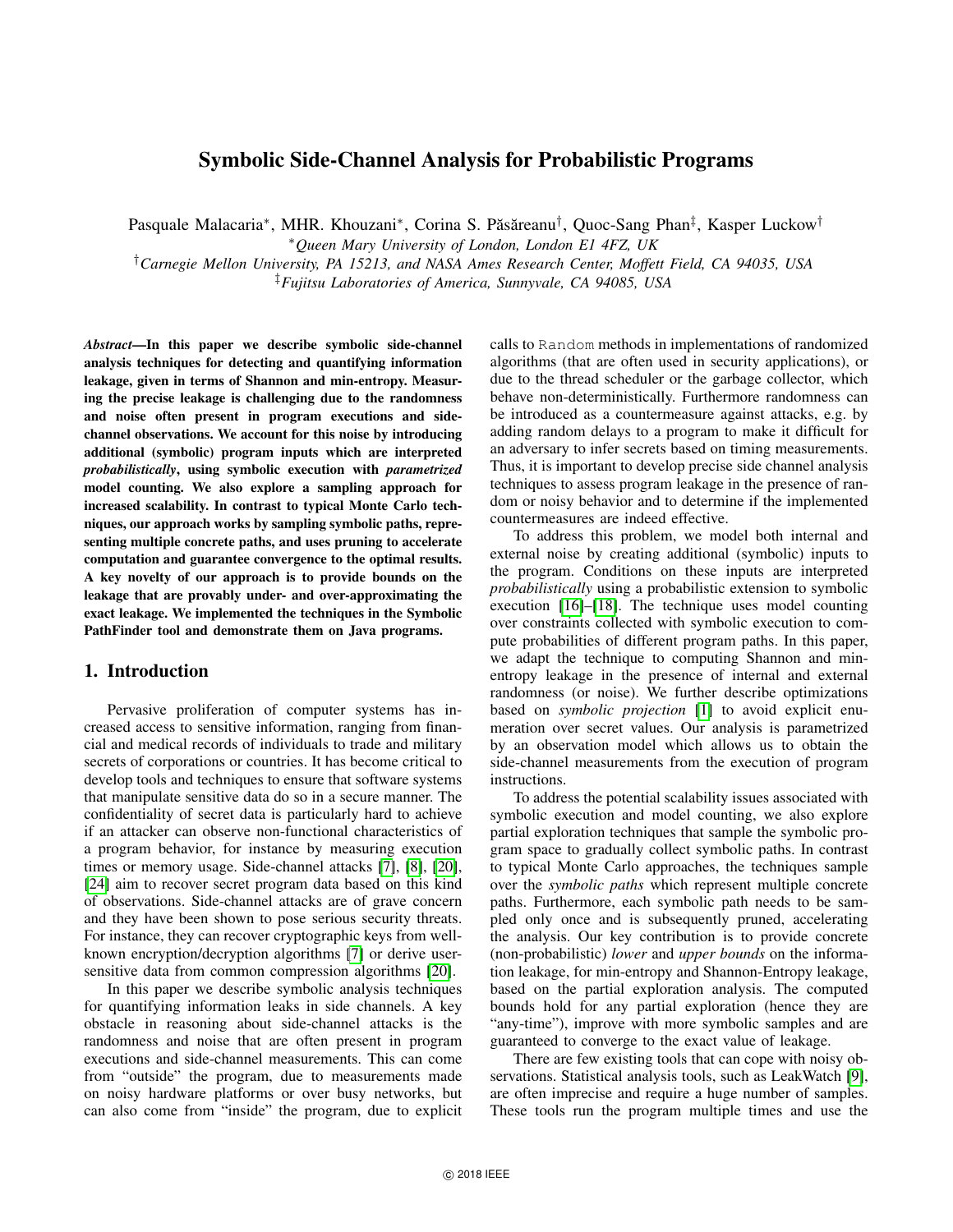outcome of each execution to get an estimate of the information channel (joint probabilities) and any function of it, specifically, leakage values. In contrast to our symbolic approach, statistical approaches have the advantage that they can be used in a "black-box" fashion, where no knowledge of the program or noise distribution is assumed. However, due to the random nature of sampling, the leakage values provided by statistical approaches are only approximate, with no guarantee that they over- or under- approximate the real leakage, which may lead to many false results (positive or negative). Furthermore the accuracy measures such as the confidence intervals provided by e.g. LeakWatch are still probabilistic, and to get a reliable value for them one often needs a large amount of samples. In contrast, our symbolic analysis technique is exact and our estimation approach reports bounds that are provably under- and overestimating the real leakage, while avoiding resampling of the same (symbolic) path.

We have implemented the exact and partial symbolic analyses in the Symbolic PathFinder tool [\[38\]](#page-14-7). We illustrate them in the context of Java applications where we show how to obtain tight bounds on the leakage in the presence of internal and/or external randomness. Our approach can be easily adapted to work with other symbolic execution tools, targeting other programming languages.

#### Contributions and roadmap.

The main contributions of this work are:

- Introducing a symbolic execution framework for the analysis of side channels in probabilistic programs (Sections [4](#page-2-0) and [5\)](#page-3-0);
- Combining this symbolic execution analysis with Barvinok parametrized model counting to optimize the computation (Section [6\)](#page-4-0);
- Developing a symbolic sampling approach to scale up the computation, and proving guarantees in terms of converging concrete upper and lower bounds, both for Shannon and min-entropy leakage, for our symbolic sampling algorithms (Section [7\)](#page-6-0);
- Demonstrating the applicability of these techniques to challenging programs (provided by DARPA) and exhibiting the merits of our techniques compared with tools that use standard Monte Carlo techniques; we use "Leakwatch" [\[9\]](#page-14-6) for comparison (Section [8\)](#page-10-0).

# <span id="page-1-1"></span>2. Motivating Example

We illustrate our analysis with the example in Figure [1.](#page-1-0) Assume that the sensitive data  $h$  is uniformly distributed over the domain  $\mathcal{D} = \{0, 1, 2\}$ , that is:

$$
p(h = 0) = p(h = 1) = p(h = 2) = \frac{1}{3}
$$

The observable o, which can be for instance the execution time or the runtime power consumption, has three distinct values obs1, obs2, and obs3. The instance method

<span id="page-1-0"></span>

Figure 1: An example Java program and its corresponding joint probability matrix for  $(h, o)$ .

nextInt(2) of java.util.Random also returns a uniformly distributed value from the set  $\{0, 1\}$ , and thus:

$$
p(noise > 0) = p(\neg(noise > 0)) = \frac{1}{2}.
$$

From the probability distribution of h and noise, constructing the joint probability matrix for  $(h, o)$  as in Figure [1](#page-1-0) is straightforward. For example  $(h = 0, o = \text{obs1})$  cannot happen, so its probability is 0;  $(h = 1, o = \text{obs1})$  can only happen when  $h = 1$  and  $noise > 0$ , hence its probability is  $p(h = 1) \cdot p(noise > 0) = 1/3 \cdot 1/2 = 1/6;$  $p(h = 2, o = \text{obs1}) = p(h = 2) = 1/3$  because when  $h = 2$  the observable is  $\circ$ bs1 regardless of the noise.

An adversary can learn something about the secret  $h$ by observing o. From this joint probability matrix, one can quantify this leakage using security metrics such as Shannon entropy or (Rényi's) min-entropy, as we will overview later.

# 3. Background: Symbolic Execution and Parametrized Model Counting

To analyze side channels, we use symbolic execution [\[22\]](#page-14-8). Symbolic execution is a well known program analysis technique that executes programs on symbolic inputs, representing multiple concrete inputs, and computes the effects of the program as symbolic expressions over the inputs. The result of the analysis is a set of symbolic paths, each with a path condition  $PC$ , which is a conjunction of constraints characterizing the inputs that follow that path. Path conditions are checked for satisfiability with off-theshelf solvers such as  $Z3$  [\[12\]](#page-14-9) to ensure the symbolic execution follows only feasible paths. To deal with loops and recursion, typically a bound is put on the exploration depth.

We use parametrized model counting, specifically "Barvinok" [\[1\]](#page-13-0), for computing the leakage of noisy side channels efficiently. Barvinok [\[1\]](#page-13-0) provides an efficient procedure for model counting over linear integer arithmetic (LIA) constraints. A LIA constraint defines a multidimensional lattice bounded by a convex polytope [\[11\]](#page-14-10). The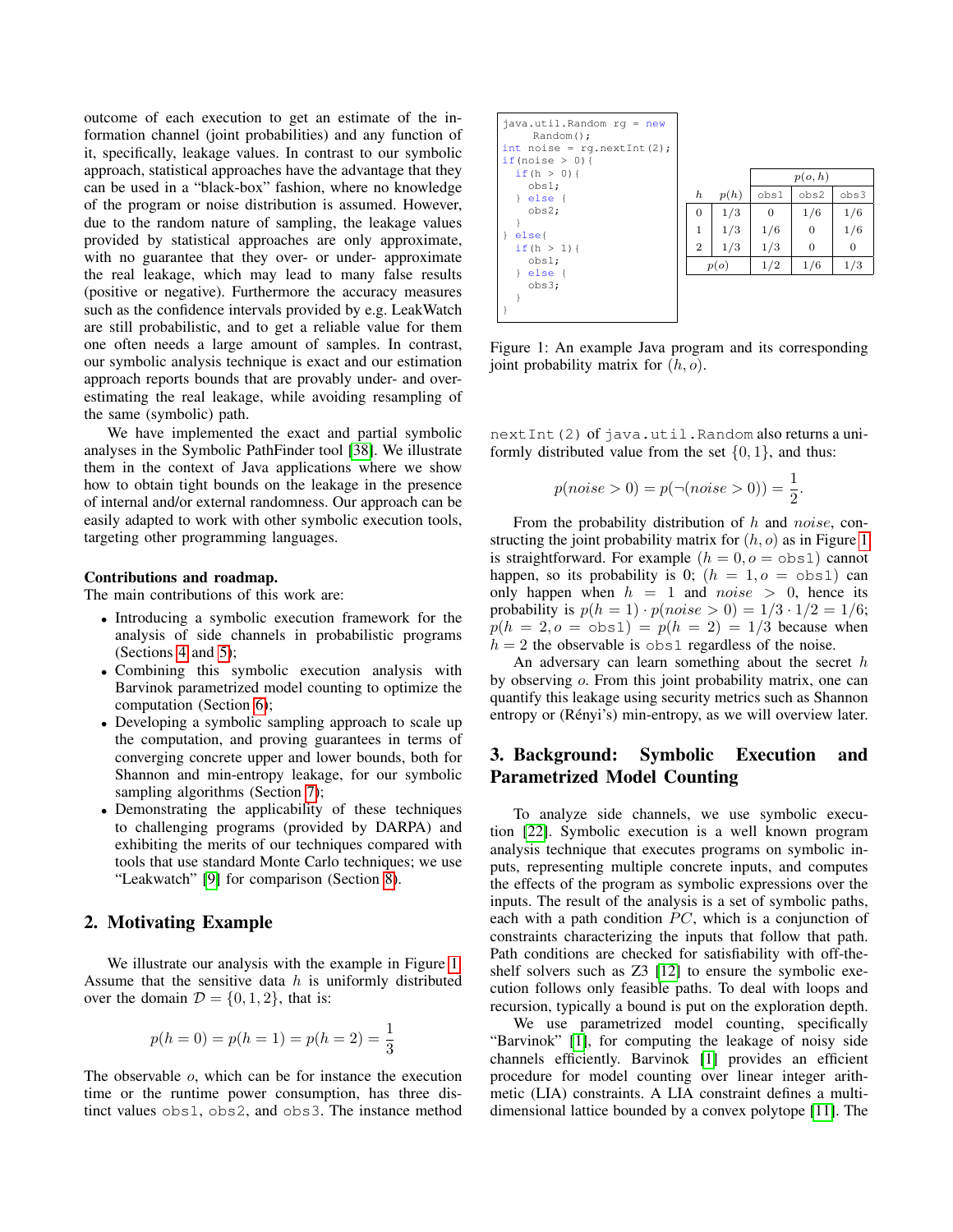complexity of the algorithm does not depend on the actual size of the variable domains, making it suitable for the analysis of real programs (albeit limited to linear constraints).

In particular, we use Barvinok's card operation which computes the number of elements in a set, or the number of elements in the image of a domain element of a map [\[1,](#page-13-0) p.12]. The operation is performed exactly and symbolically and the result is a piecewise quasi-polynomial, i.e., a subdivision of one or more spaces, with a quasi-polynomial associated to each cell in the subdivision.

## <span id="page-2-0"></span>4. Analysis of Noisy Side Channels

Let  $P(h)$  denote a program, where h is a high input (secret value) taken from the set  $D$ . In this paper, we assume the high input (secret) is chosen uniformly from its space. We also assume that the public program inputs are fixed and can be hence treated as constants.

We briefly discuss relaxing the assumption of having a fixed low input in Section [6.3.](#page-6-1) Assuming a uniform distribution over the high values is compatible with practical situations, especially, in the context of cryptographic protocols, where the high value is the secret key. Also, if the distribution of the high can be selected, then it should be generally picked to be uniform, in order to maximize the uncertainty of an adversary. If the distribution cannot be picked, then the worst case for leakage (which pertains to "channel capacity") is still uniform distribution for the min-entropy leakage (though not for Shannon entropy).

Suppose an attacker tries to infer some information on the hidden secret  $h$  based on side channel measurements obtained when running the program. We assume that the attacker has full knowledge about the implementation of P. This assumption is justified as our goal is to give bounds on what side-channel attackers can, in principle, achieve.

Our setting is standard information theory [\[10\]](#page-14-11). With a slight abuse of notation, we use h and  $\sigma$  to denote both the program secrets/output and the random variables representing them. For simplicity of presentation, we assume we have only one secret input; however all our results generalize to vectors of secrets in a straightforward way.

One way to compute the information leakage is based on Shannon information. Let the *observables* be the (sidechannel) measurements computed for each path in the program and let  $\mathcal{O} = \{o_1, o_2, \ldots, o_m\}$  denote these observations. Our analysis is parametrized by an *observation* function that gives these measurements for different kinds of side channels, e.g. execution time, number of allocated bytes, number of sent packets over a network, etc.

By definition, when considering systems whose only input is a confidential value h, Shannon leakage is the *mutual information* between the observable and the secret [\[29\]](#page-14-12):

<span id="page-2-1"></span>
$$
Leakage^{\mathcal{S}} = \mathcal{I}(h; o) = \mathcal{H}(o) - \mathcal{H}(o|h), \tag{1}
$$

where  $\mathcal{H}(X)$  is classical Shannon entropy, measuring *uncertainty* about a random variable X. Let  $p(o_i)$  be the probability of observing  $o_i$  (i.e. side-channel measurement in our case). Then, Shannon's entropy is defined as:

$$
\mathcal{H}(o) = -\sum_{o_i \in \mathcal{O}} p(o_i) \log_2 p(o_i).
$$

The second term in [\(1\)](#page-2-1) is the conditional entropy of the observable given the input and is computed as follows:

$$
\mathcal{H}(o|h) = \sum_{h_j \in \mathcal{D}} p(h_j) \mathcal{H}(o|h_j),
$$

where  $\mathcal{H}(o|h_i)$  is the Shannon entropy computed for the conditional probability of  $p(o|h_j)$ .  $\mathcal{H}(o|h)$  can be thought of as the amount of uncertainty about the observable due to the effect of noise, and we will hence refer to it as "entropy of noise". If we consider a deterministic system and without any noise, then  $\mathcal{H}(o|h) = 0$ , since there is no uncertainty about the observable when the inputs are given. Thus the leakage is simply  $H(o)$ . In the presence of noise, probabilistic scheduler or garbage collection,  $\mathcal{H}(o|h) > 0$ , so the leakage is smaller. Note that there are several equivalent ways to compute the leakage defined as Shannon mutual information. Namely:

$$
LeakageS = \mathcal{I}(h; o) = \mathcal{H}(o) - \mathcal{H}(o|h) =
$$
  

$$
\mathcal{H}(o) + \mathcal{H}(h) - \mathcal{H}(h, o) = \mathcal{H}(h) - \mathcal{H}(h|o).
$$

where  $\mathcal{H}(h, o)$  is the joint entropy of random variables h, *o*, given as:  $\mathcal{H}(h, o) = -\sum_{i,j} p(h_j, o_i) \log_2 p(h_j, o_i)$ .

Noise may come from outside the program, e.g. due to measurements made on a noisy hardware platform or over a busy network, but can also come from inside the program, e.g. due to explicit calls to java.util.Random methods. Further, noise can be due to the thread scheduler or the garbage collector, which behave non-deterministically. In this paper we internalize all these different kinds of noise. We introduce an additional input (or inputs) "noise", denoted by *n*, and we compute leakage of noisy programs  $P(h)$  by analyzing programs of the form  $P(h, n)$ , using probabilistic symbolic execution [\[5\]](#page-14-13), [\[16\]](#page-14-4). As we shall see, the analysis needs to be performed with care, and to treat these inputs differently when computing the conditional entropy.

As an example, consider again the code in Figure [1.](#page-1-0) We replace variable noise with an additional input with appropriate range (0..1 in this case) such that the probability of executing each branch of the condition involving this input is 50%, assuming a uniform input distribution. Similarly, for a multi-threaded program, we introduce symbolic inputs with appropriate ranges and conditions that execute with each context switch. Furthermore, noise in external measurements (e.g. made over a busy network) can be modeled by adding symbolic inputs and extra conditions that execute at the end of each program path. For the purpose of this paper, we assume that the operation modeling the probabilistic noise is given. In practice, this can be a challenging task requiring side information and extensive profiling of the system; this topic is, however, orthogonal to this work.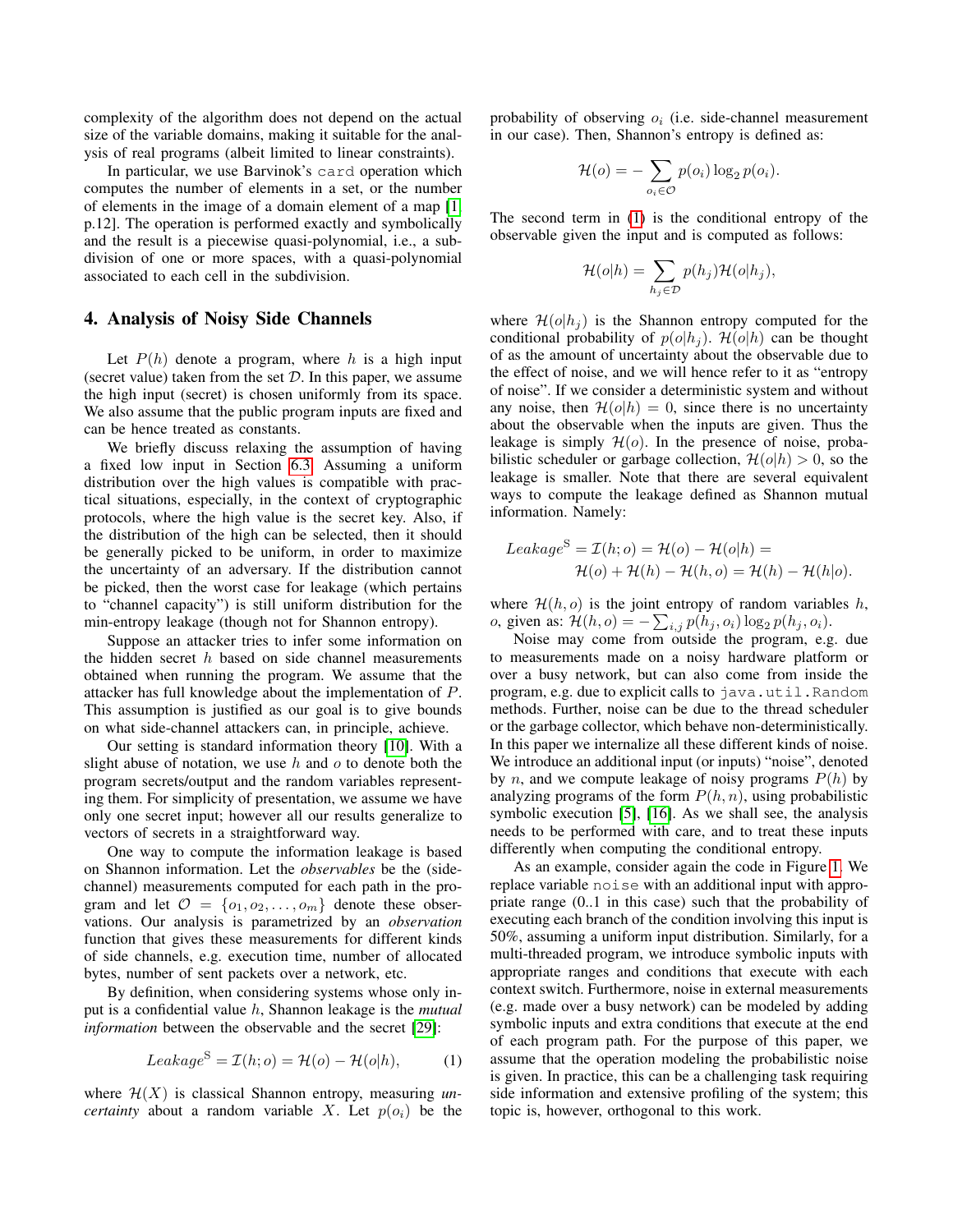### 4.1. Min-entropy

We also consider the leakage expressed as *min-entropy* [\[40\]](#page-14-14). Min-entropy leakage measures how much the observations increase the probability of correctly guessing the secret in one try. Researchers have argued that to reason in terms of probability of guessing the secret is in many cases more natural and appropriate when quantifying leakage.

The leakage expressed as min-entropy (which we will refer to as min-leakage) is as follows:

<span id="page-3-1"></span>
$$
Leakage^{\mathcal{M}} = \log_2\left(\frac{\sum_i \max_j p(h_j, o_i)}{\max_j p(h_j)}\right). \tag{2}
$$

.

As a simple example justifying min-entropy, consider the following two probability distributions over the secret:

$$
p_1 = (1/2, 1/2), \quad p_2 = (1/2, 1/2^{1000}, \dots, 1/2^{1000})
$$

These distributions have very different Shannon entropies (for  $p_1$ , it is 1 bit, while for  $p_2$ , it is 500.5 bits). However, they have the same min-entropy which capture that with probability 1/2, the best guess is correct.

Since both Shannon and min-entropy formulations of leakage rely on joint probabilities, we will provide an efficient computation of the joint probabilities as one of the main objectives of our algorithms.

### 4.2. Observation models

The analysis is parametrized by an observation model, which provides measurements for the following:

• *execution time*: based on a model which maps each bytecode instruction to a timing observation, the execution time of a symbolic path is computed as the sum of timing observations of all instructions along that path.

• *memory usage*: by monitoring the Java Bytecode instructions that allocate memory (e.g., NEW and NEWARRAY), we can compute the number of heap objects allocated along a symbolic path. Further, we compute the memory allocated for the live heap objects along a path.

• *network and file communication*: the observable is the number of bytes written to a TCP socket or a file. In both cases, the writing is done via multiple invocations of the method write of java.io.OutputStream, which writes 1 byte to the stream. The listener monitors the bytecode instruction INVOKEVIRTUAL to check how many times write is called.

For cases that do not fall into the above categories, we developed another listener that monitors user-defined observables. A precise model of e.g. timing measurements needs to take into account low-level features of the target platform including processor architecture, pipelining, and branch prediction. For this paper, we assume that the observation model is given and consider building precise models out-of-scope. Furthermore, we do not consider cache side channels as they are out of scope for our Java project. However the tool that we use does have its own memory model that could be adapted for considering cache effects.

# <span id="page-3-0"></span>5. Computing Probabilities via Symbolic Execution and Model Counting

In this section, we describe the basics of how symbolic execution and model counting can be used to compute probabilities such as  $p(o)$ . In the next section, we present an efficient way to extend this method to compute joint probabilities  $p(h, o)$  as well.

For  $p(o)$ , we adapt the procedure from previous work that studies noiseless side channels [\[37\]](#page-14-15). Specifically, we assume that the program under analysis, P, is modified to explicitly add the noise as an extra input. We perform a symbolic execution over the program  $P(h, n)$  where we set the secret and noise inputs to fresh symbolic values (the inputs can be vectors) ranging over possibly very large but finite domains. We further assume that there are no infinite loops (loops with symbolic conditions will terminate due to the finite domain assumption).

The result of symbolic execution is a finite set of (feasible) symbolic paths  $\pi_1, \pi_2, \ldots, \pi_n$  each with a path condition  $(PC_1, PC_2, \ldots, PC_n)$ . Let  $obs(\pi_i)$  represent the side-channel measurement along that path according to the observation function. Thus we assume that each symbolic path can give only one observable, however, note that different paths may produce the same observable. Our work is done in the context of a project that targets side channels for Java programs but our results are applicable to other types of quantitative flow analysis where this assumption holds. To simplify the notation, we write  $obs(P C_i)$  to mean  $obs(\pi_i)$ .

We group the path conditions that lead to the same observation  $o_i$  into *clauses*, i.e.  $C_i \equiv \bigvee_{\text{obs}(PC_j) = o_i} PC_j$ . Each clause characterizes the set of secret and noise values that lead to the same observation. The procedure called ComputeConstraints is described below.

| <b>Procedure: ComputeConstraints</b> $(P(h, n), \text{obs}(\cdot))$    |
|------------------------------------------------------------------------|
| $1 \mathcal{O} \leftarrow \emptyset, \mathcal{C} \leftarrow \emptyset$ |
| 2 $\mathcal{PC} \leftarrow SymbolicExecution(P(h,n))$                  |
| 3 foreach $PC \in \mathcal{PC}$ do                                     |
| 4   $\mathcal{O} \leftarrow \mathcal{O} \cup \{obs(PC)\}\$             |
| 5 foreach $o_i \in \mathcal{O}$ do                                     |
| 6 $C_i \leftarrow \bigvee_{\text{obs}(PC_j) = o_i} PC_j$               |
|                                                                        |
| 7 return $\mathcal C$                                                  |

Assuming a uniform distribution over the secret, the probability of observing  $o_i$  is:

$$
p(o_i) = \frac{\#(C_i)}{|\mathcal{D}| \cdot |\mathcal{D}_n|} = \frac{\sum\limits_{\text{obs}(PC_j) = o_i} \#(PC_j)}{|\mathcal{D}| \cdot |\mathcal{D}_n|}.
$$

Here  $#(c)$  denotes the number of solutions of c, i.e., possible values satisfying the constraint  $c$ , assuming that the secret and the noise values range over the domains  $D$  and  $\mathcal{D}_n$ , respectively. This count can be computed with an offthe-shelf model-counting procedure such as Barvinok [\[1\]](#page-13-0).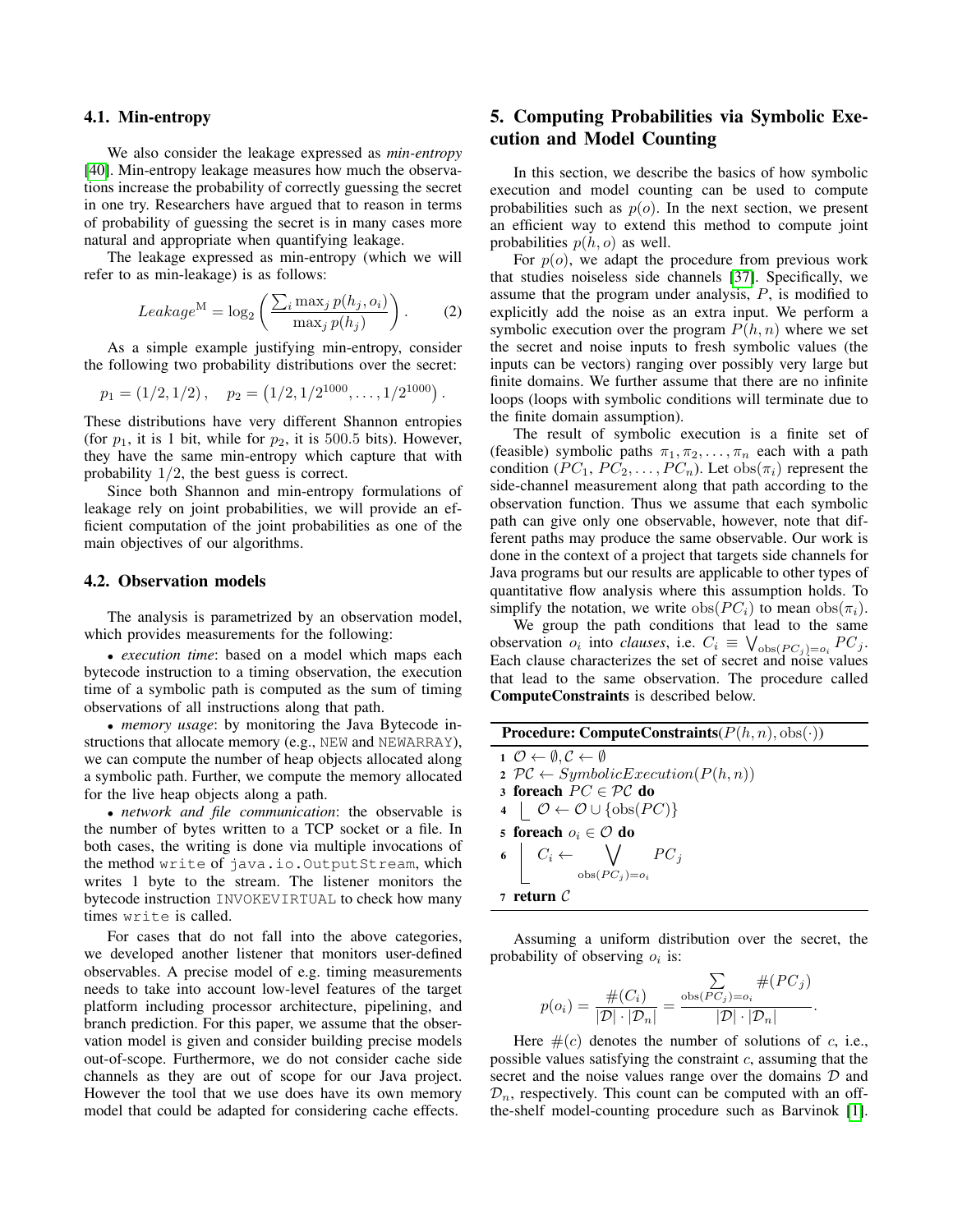We use  $|\mathcal{D}|$  and  $|\mathcal{D}_n|$  to denote the size of the secret and noise domains respectively. They can be large but finite.

Example. Consider the example introduced in Section [2.](#page-1-1) Running symbolic execution over the program (where both h and noise n are symbolic) results in four paths but only in three observables, since two paths lead to the same observation. As mentioned, we group the path conditions for the paths that lead to the same observation into a clause and we apply model counting over the clauses.

$$
p(\text{obs1}) = \frac{\#(n > 0 \land h > 0) + \#(n \le 0 \land h > 1)}{|\mathcal{D}| \cdot |\mathcal{D}_n|}
$$
\n
$$
= \frac{|\{1, 2\}| \cdot \#(n > 0) + |\{2\}| \cdot \#(n \le 0)}{|\mathcal{D}| \cdot |\mathcal{D}_n|} = \frac{2 \cdot 1 + 1 \cdot 1}{3 \cdot 2} = \frac{1}{2}
$$
\n
$$
p(\text{obs2}) = \frac{\#(n > 0 \land h \le 0)}{|\mathcal{D}| \cdot |\mathcal{D}_n|} = \frac{|\{0\}|}{3} \cdot \frac{\#(n > 0)}{|\mathcal{D}_n|} = \frac{1}{3} \cdot \frac{1}{2} = \frac{1}{6}
$$
\n
$$
p(\text{obs3}) = \frac{\#(n \le 0 \land h \le 1)}{|\mathcal{D}| \cdot |\mathcal{D}_n|} = \frac{|\{0, 1\}|}{3} \cdot \frac{\#(n \le 0)}{|\mathcal{D}_n|} = \frac{2}{3} \cdot \frac{1}{2} = \frac{1}{3}
$$

### <span id="page-4-0"></span>6. Computing Joint Probabilities with Barvinok

Building on the discussion in the previous section, the joint probability can be computed as:

$$
p(h_j, o_i) = \frac{\#(C_i \land h = h_j)}{|\mathcal{D}| \cdot |\mathcal{D}_n|}.
$$

Recall that clause  $C_i$  is the disjunction of all the path conditions that lead to the same observable  $o_i$ . We propose to use Barvinok [\[1\]](#page-13-0) to *decompose* the cardinality of the solution set for each  $C_i$  into its projections on the values of high input  $h$  and noise  $n$ . As we will demonstrate, this can be used to obtain efficient computations of the leakage.

To illustrate Barvinok's functionality, consider the following example, where a clause C is  $(n > 0 \land h >$ 0)  $\vee$  ( $n \leq 0 \land h > 1$ ), and the domains for n and h are  $[0 \dots 2]$  and  $[1 \dots 1000000]$  respectively. The result returned automatically by Barvinok is a function  $F_C$  as follows:

$$
F_C(h) = \begin{cases} 2 & \text{if } h = 1 \\ 3 & \text{if } 2 \le h \le 1000000 \end{cases}
$$

The result can be interpreted as follows. Given a choice for h, the number of solutions for C is  $F_C(h)$ . Thus, if  $h = 1$ , clause C has  $F<sub>C</sub>(1) = 2$  solutions. This is easy to verify since when  $h = 1$  clause C becomes  $(n > 0 \land 1 >$ 0)  $\vee$   $(n \leq 0 \land 1 > 1)$  which simplifies to  $(n > 0)$ , which has 2 solutions. On the other hand, if  $h = 2$ , clause C has  $F_C(2) = 3$  solutions. In fact, for any value of h such that  $2 \leq h \leq 1000000$ , there are three solutions satisfying C. Again this is easy to verify. For example, if  $h = 2$ , clause C becomes  $(n > 0 \land 2 > 0) \lor (n < 0 \land 2 > 1)$  which simplifies to  $(n > 0 \lor n \leq 0)$  which is satisfied by any value of noise. Another observation is that  $F_C$  gives the number of *noise* values that satisfy C for a particular value of h. Thus  $F_C$ can be seen as the decomposition of the solution space for  $\#C$  with respect to h and n.

More generally, for any clause  $C_i$  we can use Barvinok's card operation to obtain a counting function  $F_{C_i} : \mathcal{D} \to \mathbb{N}$ ,

such that  $F_{C_i}(h_j)$  gives the number of solutions for  $(C_i \wedge$  $h = h<sub>j</sub>$ ). We can then compute the joint probabilities as follows:

**Proposition 1.** 
$$
p(h_j, o_i) = \frac{F_{C_i}(h_j)}{|\mathcal{D}| \cdot |\mathcal{D}_n|}.
$$

The importance of this proposition is that the use of  $F_{C_i}$ is more efficient than the repeated invocation of a model counting procedure for computing  $\#(C_i \wedge h = h_i)$  for each value of  $h_i$  in  $\mathcal{D}$ .

Combining the results of the previous and the current section, we can compute any leakage function based on the  $p(h, o)$  and  $p(o)$ , including Leakage<sup>S</sup> and Leakage<sup>M</sup>, but also other measures of interest like g-leakage [\[35\]](#page-14-16).

#### 6.1. Separable constraints

The computation of leakage based on Shannon entropy can be made more efficient for an interesting special case where the constraints on the noise  $n$  and high input  $h$  are *separable*. That is, each path condition PC can be written as  $\phi_n \wedge \phi_h$ , i.e., as a conjunction of constraints  $\phi_n$  and  $\phi_h$ , where  $\phi_n$  is a constraint on noise variable and  $\phi_h$  is a constraint on the secret. This can arise e.g. when the noise variables are not directly compared to secret values; this is a common case for noise that models multi-threading, imprecisions in hardware side-channel measurements, or defense mechanisms that add some noise to programs' computations. In our running example from Section [2,](#page-1-1) e.g.,  $PC_1 = n > 0 \land h > 0$ . Thus:  $\phi_n = (n > 0), \phi_h = (h > 0)$ .

For such cases, Barvinok's card operation generates a counting function of the following form:

<span id="page-4-1"></span>
$$
F_{C_i}(h) = \begin{cases} N_{1,n}^i & h \models c_{1,h}^i \\ N_{2,n}^i & h \models c_{2,h}^i \\ \vdots & \\ N_{m,n}^i & h \models c_{m,h}^i \end{cases}
$$
 (3)

Here function  $F_{C_i}$  decomposes the solution space of  $\#C_i$  in m components: for each component, the number of solutions is a *constant* number, denoted  $N_{k,n}^i$  (for  $k = 1, \ldots, m$ , when the secret h satisfies the corresponding condition, denoted  $c_{k,h}^i$ . The function  $F_{C_i}(h)$  can be compactly represented by the set of pairs of  $\langle N_{k,n}^i, c_{k,h}^i \rangle$ for  $k = 1, \ldots, m$ . By construction, we have the following.

$$
\#C_i = \sum_{k=1}^m N_{k,n}^i \cdot \#c_{k,h}^i.
$$

Note that all  $c_{k,h}^i$  are disjoint and their union defines all the h values that satisfy  $C_i$ ; thus the conditions  $c_{k,h}^i$  define a partition over the secrets satisfying  $C_i$ .

**Computing Shannon Leakage.** Notice that  $\#(C_i \wedge h)$  $h_j$ ) =  $N_{k,n}$  if  $h_j$  is a solution to  $C_i$  (and further it is a solution of  $c_{k,h}^i$ ), since the projection on h should have exactly one value, i.e.  $h_j$ , and it is 0 if  $h_j$  is not a solution to  $C_i$ . Further, the number of times  $\#(C_i \wedge h = h_j) = N_{k,n}^i$  is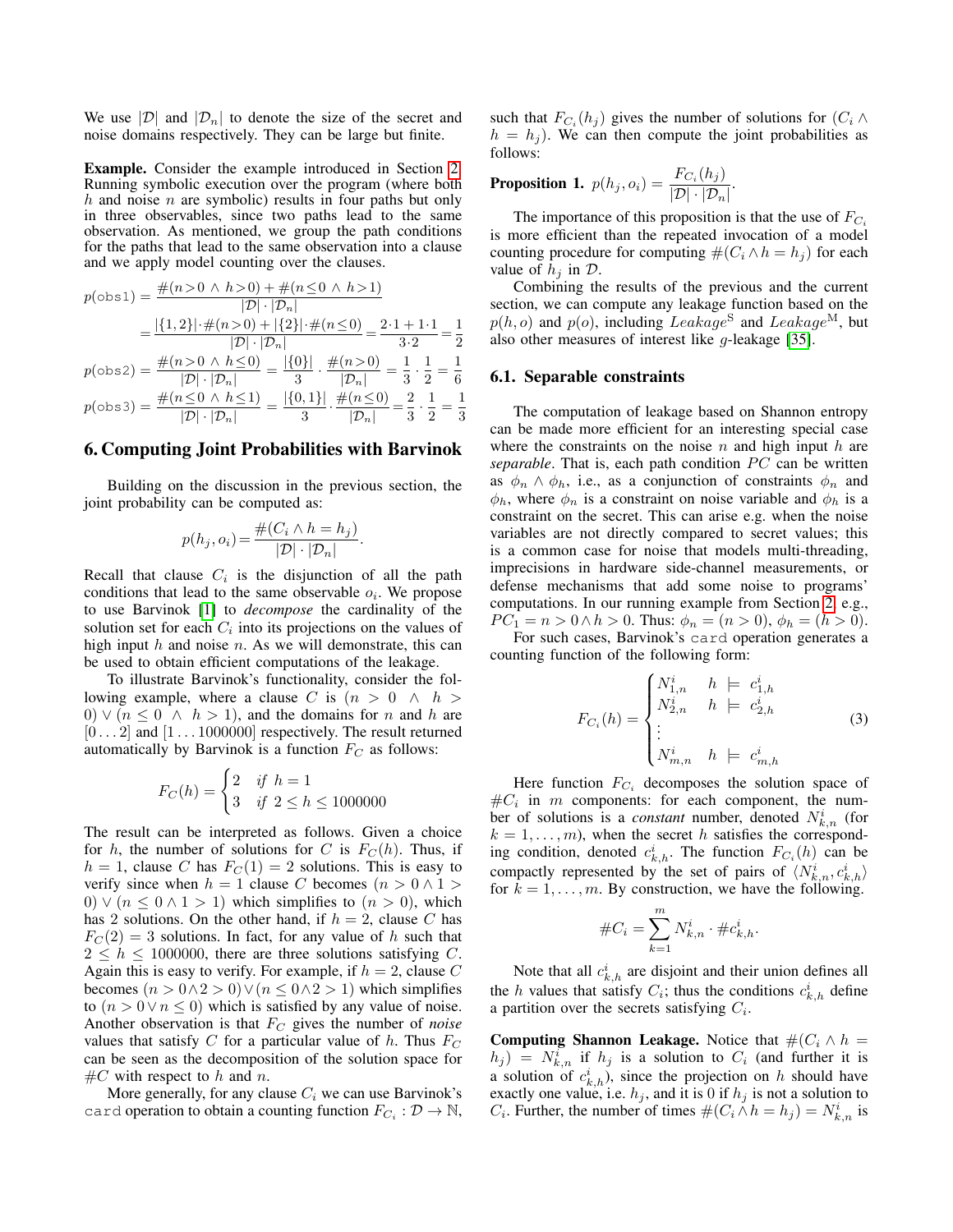exactly  $\#c_{k,h}^i$ . Thus we can use the piecewise decomposition for clause  $C_i$  to perform the following simplifications:

$$
\sum_{j} \frac{\#(C_{i} \wedge h = h_{j})}{|\mathcal{D}| \cdot |\mathcal{D}_{n}|} \cdot \log_{2} \frac{\#(C_{i} \wedge h = h_{j})}{|\mathcal{D}| \cdot |\mathcal{D}_{n}|} =
$$
\n
$$
\sum_{h \models c_{1,h}^{i}} \frac{N_{1,n}^{i}}{|\mathcal{D}| \cdot |\mathcal{D}_{n}|} \cdot \log_{2} \frac{N_{1,n}^{i}}{|\mathcal{D}| \cdot |\mathcal{D}_{n}|}
$$
\n
$$
+ \sum_{h \models c_{2,h}^{i}} \frac{N_{2,n}^{i}}{|\mathcal{D}| \cdot |\mathcal{D}_{n}|} \cdot \log_{2} \frac{N_{2,n}^{i}}{|\mathcal{D}| \cdot |\mathcal{D}_{n}|}
$$
\n
$$
+ \dots
$$
\n
$$
+ \sum_{h \models c_{m,h}^{i}} \frac{N_{m,n}^{i}}{|\mathcal{D}| \cdot |\mathcal{D}_{n}|} \cdot \log_{2} \frac{N_{m,n}^{i}}{|\mathcal{D}| \cdot |\mathcal{D}_{n}|}
$$
\n
$$
= \sum_{k=1}^{m} \#c_{k,h}^{i} \cdot \frac{N_{k,n}^{i}}{|\mathcal{D}| \cdot |\mathcal{D}_{n}|} \cdot \log_{2} \frac{N_{k,n}^{i}}{|\mathcal{D}| \cdot |\mathcal{D}_{n}|}.
$$

Thus, instead of iterating over all possible values of  $h$  (index j) we only need to iterate over the partitions over  $h$  (index  $k$ ) as computed symbolically by Barvinok. It follows that:

Proposition 2. *For Shannon entropy, we can write:*

$$
\mathcal{H}(h, o) = -\sum_{i} \sum_{k} \#c_{k,h}^{i} \cdot \frac{N_{k,n}^{i}}{|\mathcal{D}| \cdot |\mathcal{D}_n|} \cdot \log_2 \frac{N_{k,n}^{i}}{|\mathcal{D}| \cdot |\mathcal{D}_n|}.
$$

*Thus, following*  $\mathcal{H}(o|h) = \mathcal{H}(h,o) - \mathcal{H}(h)$ *, we get:* 

$$
\mathcal{H}(o|h) = -\sum_{i,k} \#c_{k,h}^i \cdot \frac{N_{k,n}^i}{|\mathcal{D}| \cdot |\mathcal{D}_n|} \cdot \log_2 \frac{N_{k,n}^i}{|\mathcal{D}| \cdot |\mathcal{D}_n|} - \log_2 |\mathcal{D}|
$$

$$
= -\sum_{i,k} \#c_{k,h}^i \cdot \frac{N_{k,n}^i}{|\mathcal{D}| \cdot |\mathcal{D}_n|} \cdot \log_2 \frac{N_{k,n}^i}{|\mathcal{D}_n|}.
$$

This proposition directly leads to Algorithm [2](#page-5-0) below for an optimized way to compute the Shannon leakage.

<span id="page-5-0"></span>Algorithm 2: ShannonLeakage  $1 \ h \leftarrow makeSymbolic('h')$ 2 C ← ComputeConstraints $(P(h, n), \text{obs}(\cdot))$  $3 \mathcal{H}_o \leftarrow 0$ 4  $\mathcal{H}_{o|h} \leftarrow 0$ 5 foreach  $C_i \in \mathcal{C}$  do 6  $p(o_i) = \frac{\#(C_i)}{|\mathcal{D}| \cdot |\mathcal{D}|}$  $|\mathcal{D}| \cdot |\mathcal{D}_n|$  $7 \mid \mathcal{H}_o \leftarrow \mathcal{H}_o - p(o_i) \log_2(p(o_i))$  $\begin{aligned} \mathbf{8} \quad | \quad \mathcal{S}_i \leftarrow BarvH(C_i) \, \; \textcolor{black}{\text{#} \; \; \text{BarvH:} \; \; \text{Barvinok} } \end{aligned}$ 'card' operation,  $F_{C_i}(h)$ , as in [\(3\)](#page-4-1)  $\rightarrow$  / 9 foreach  $\langle N_k, c_k \rangle \in \mathcal{S}_i$  do 10  $\parallel$   $\mathcal{H}_{o|h} \leftarrow \mathcal{H}_{o|h}$  –  $\#c_k$  $\overline{|\mathcal{D}|}$  .  $N_k$  $|\nu_n|$  $\log_2\left(\frac{N_k}{\sqrt{D}}\right)$  $|\nu_n|$  $\mathcal{L}$ 11 Leakage<sup>S</sup> ←  $\mathcal{H}_o - \mathcal{H}_{o|h}$ 12 return  $Leakaqe^{\text{S}}$ 

Example. Consider our running example again. Recall that there are four path conditions that lead to three observations. We therefore have three clauses:

$$
C_1 ::= (h > 0 \land n > 0) \lor (h > 1 \land n \le 0)
$$
  
\n
$$
C_2 ::= h \le 0 \land n > 0
$$
  
\n
$$
C_3 ::= h \le 1 \land n \le 0
$$

Running Barvinok on the three clauses gives the following:

$$
F_{C_1}(h) = \begin{cases} 2, & h = 2 \\ 1, & h = 1 \end{cases}
$$

$$
F_{C_2}(h) = 1, h = 0
$$

$$
F_{C_3}(h) = 1, 0 \le h \le 1
$$

Using our notations,  $S_1 = \{ \langle 2, h = 2 \rangle, \langle 1, h = 1 \rangle \}$  etc. Thus,  $\mathcal{H}(o|h) = -1 \times 2/6 \times \log_2 2/6 - 1 \times 1/6 \times \log_2 1/6 1 \times 1/6 \times \log_2 1/6 - 2 \times 1/6 \times \log_2 1/6 - \log_2 3 = 2/3.$ 

Computing min-entropy leakage. Min-entropy leakage can be computed in an efficient way in a similar manner, as provided in Algorithm [3.](#page-5-1) To see the logic behind the algorithm, note that within the inner loop,  $N_k/(|\mathcal{D}| \cdot |\mathcal{D}_n|)$ for varying k, captures all the joint probabilities  $p(h, o_i)$  for the given  $o_i$ , hence, the result of the inner loop (represented by variable max) will be  $\max_i (p(h_i, o_i))$ .

|                  | <b>Algorithm 3: Min-entropy Leakage</b>                                                                                                     |
|------------------|---------------------------------------------------------------------------------------------------------------------------------------------|
|                  | $1 \; h \leftarrow makeSymbolic('h')$                                                                                                       |
|                  | 2 C $\leftarrow$ ComputeConstraint( $P(h, n), obs(\cdot)$ )                                                                                 |
|                  | $3 \text{ prob} \leftarrow 0$                                                                                                               |
|                  | 4 foreach $C_i \in \mathcal{C}$ do                                                                                                          |
| 5                | $max \leftarrow 0$                                                                                                                          |
| 6                | $\mathcal{S}_i \leftarrow BarvH(C_i)$ /* BarvH: Barvinok                                                                                    |
|                  | 'card' operation, $F_{C_i}(h)$ , as in (3) */                                                                                               |
| 7                | foreach $\langle N_k, c_k \rangle \in \mathcal{S}_i$ do                                                                                     |
| 8                |                                                                                                                                             |
|                  | if $\max < \frac{N_k}{ \mathcal{D}  \cdot  \mathcal{D}_n }$ then<br>$\Big  \max \leftarrow \frac{N_k}{ \mathcal{D}  \cdot  \mathcal{D}_n }$ |
| $\boldsymbol{9}$ |                                                                                                                                             |
|                  |                                                                                                                                             |
| 10               | $prob \leftarrow prob + max$                                                                                                                |
|                  |                                                                                                                                             |
|                  | 11 Leakage <sup>M</sup> $\leftarrow$ log <sub>2</sub> (prob $\cdot$  D )                                                                    |
|                  | 12 return $Leakage^M$                                                                                                                       |

<span id="page-5-1"></span>For our running example, we can compute  $prob = 2/6+$  $1/6 + 1/6 = 2/3$  giving  $Leakage^M = \log_2(2/3 \times 3) = 1$ .

### 6.2. Control-flow Side Channels

We discuss a special case of interest, where each observable is associated with a single path condition and the constraints on noise and secret are separable. This describes the so called "control-flow side channels" [\[2\]](#page-13-1), [\[34\]](#page-14-17), [\[39\]](#page-14-18). In such cases, the attacker can identify the executed path by observing the trace of all program counter values, or as shown recently, all memory access locations during execution.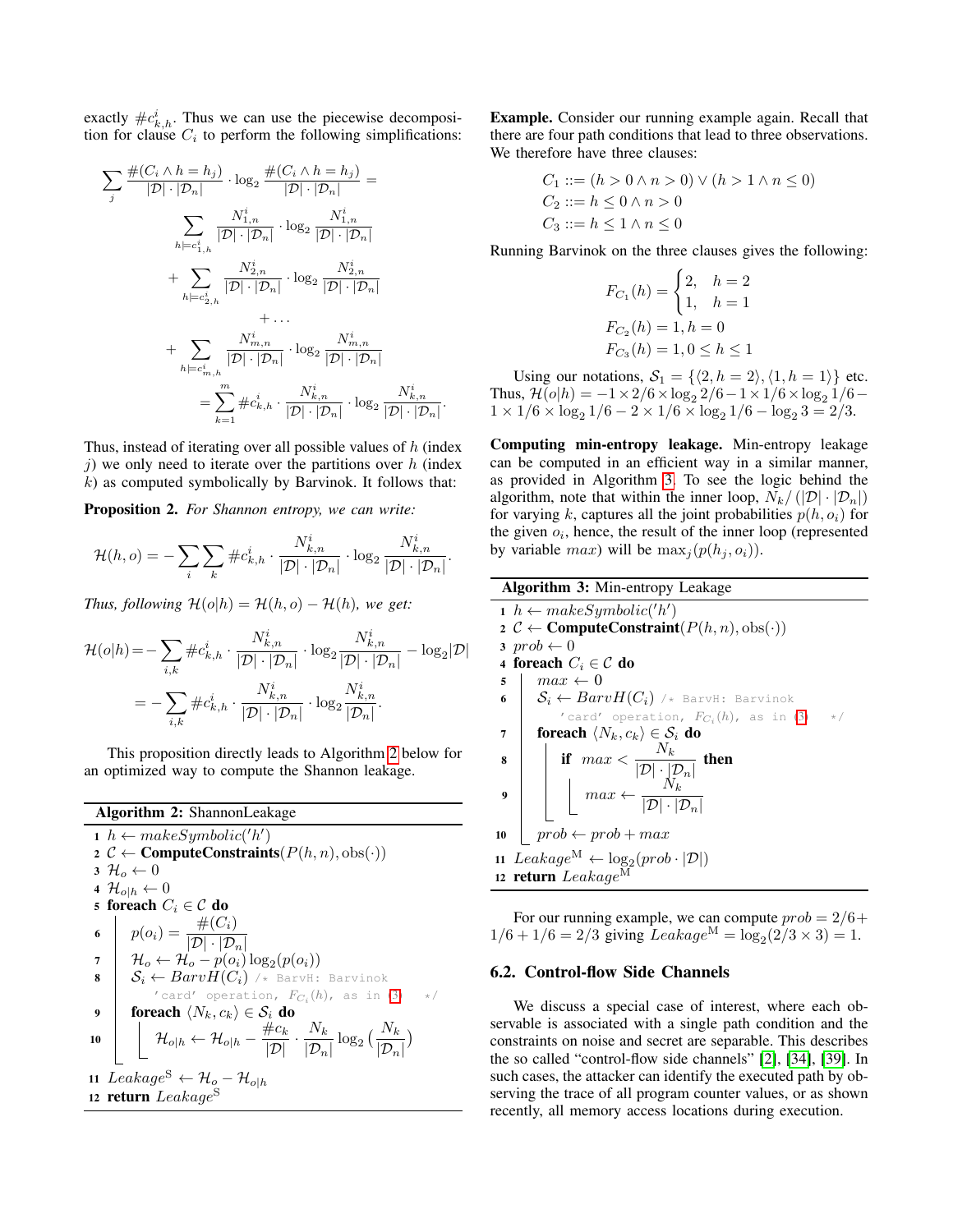As before, we can decompose each path condition  $PC_i$ as:  $\phi_n^i \wedge \phi_h^i$ . Since  $\phi_n$  and  $\phi_h$  are separated, we simply have  $\#P\ddot{C}_i = \# \phi_n^i \cdot \# \phi_h^i$ . Hence:

$$
p(o_i) = \frac{\#PC_i}{|\mathcal{D}| \cdot |\mathcal{D}_n|} = \frac{\#\phi^i_h \cdot \#\phi^i_n}{|\mathcal{D}| \cdot |\mathcal{D}_n|}.
$$

We can use this observation and the calculations for  $\mathcal{H}(o|h)$ from the previous sections to simplify the leakage formula:

Proposition 3. *When each observable is associated to a single path condition and the constraints on secret and noise are separable, we have:*

$$
Leakage^{\mathcal{S}} = -\sum_{i} p(o_i) \log_2 \frac{\#\phi_h^i}{|\mathcal{D}|}.
$$

The corresponding algorithms are omitted for brevity.

# <span id="page-6-1"></span>6.3. Leakage Computation in the Presence of Both High and Low inputs

We now discuss the case when the program depends not only on the confidential input  $h$  but also on the public input l. In this case the leakage is defined using conditional mutual information [\[29\]](#page-14-12), i.e.:

$$
\mathcal{I}(h; o|l) = \mathcal{H}(o|l) - \mathcal{H}(o|h, l)
$$

As before, in the case of deterministic systems the term  $\mathcal{H}(o|h, l)$  is 0 and the above reduces to  $\mathcal{H}(o|l)$ . When we fix a low input, it can be seen as a constant within the program, and we can then see the program as a system that only depends on the high input, for which we can use the leakage formulas we have presented in the previous sections.

We can also treat the public input  $l$  symbolically and apply parametrized model counting and numerical optimization to find the low value that maximizes the leakage, in a manner similar to [\[36\]](#page-14-19) (that work does not consider noise). The technical development of such an approach is beyond the scope of this paper, and we leave it for future work.

# <span id="page-6-0"></span>7. Symbolic Sampling With Path Pruning

The leakage computations that we have presented can be computationally expensive as they involve exploring all the symbolic program paths (up to a user specified bound) and performing expensive (parametrized) model counting over the collected path conditions. We describe here alternative *sampling techniques* to scale up the computation of leakage.

Instead of an exhaustive symbolic execution, we perform sampling over the symbolic paths, as follows: A sample is obtained by performing one symbolic execution run; whenever a condition depending on a symbolic value is encountered, the decision of exploring either the *then* or the *else* branch is taken randomly, breaking the tie arbitrarily, resulting in one symbolic path through the program.

Note that instead of doing Monte Carlo sampling as done in previous approaches [\[9\]](#page-14-6), [\[19\]](#page-14-20) we perform sampling over the *symbolic paths*. Each symbolic path represents multiple concrete paths all following the same control flow in the program. It is not necessary to sample along the same path multiple times, since repeated sampling will not result in new information. We can therefore *prune* the explored paths, reducing the search space and accelerating the analysis.

The result of this analysis, after taking multiple samples, is a *subset* of the symbolic paths of the program, over which we can apply the leakage computation. Our goal is to be able to compute *bounds (lower and upper bounds)* on the actual leakage of the program given this partial symbolic exploration. The approach that we propose is an *anytime* analysis, that is, we would like bounds that hold for any partial exploration of the program, i.e., yield valid bounds whenever the estimation program is halted.

But first, we make a simpler observation: since the analysis with pruning always explores new paths, and since we assume a finite number of paths, it follows that the search converges to an exhaustive analysis and that precise program leakage will be computed eventually.

Proposition 4 (Convergence of symbolic sampling with pruning). *If pruning is enabled, then all the symbolic program paths are guaranteed to be sampled yielding the precise leakage computation for the program.*

### 7.1. Anytime Bounds for Leakage

As we mentioned, even with symbolic execution and Barvinok counting, the process of computing leakage for a practical program can be long. Especially, each time a loop is encountered in the program, it can be unwounded a number of times during symbolic execution resulting in an impractical number of paths to explore. Symbolic sampling with path-pruning will explore only a subset of the symbolic program paths, leading to partial learning of the (side) channels of the program. In this section, we provide both upper and lower bounds for the leakage given any partial sampling of the channel. Both of the bounds monotonically converge to the actual value of leakage as more sample paths are examined. These bounds are any-time bounds, in the following sense: they are guaranteed that at any time that their computation is halted, the bounds are valid, and the leakage is sandwiched between them. Furthermore, under some conditions, our bounds are "tight", in that, no better bound exist given the samples so far. In other words, there exist programs that could generate the samples learned so far (are consistent with them) and have a leakage that is exactly equal to one of the bounds.

Let  $\hat{p}(o_i|h_j)$  be the estimated conditional probability of ervable  $o_i$  given the high value  $b_i$  after some (but not observable  $o_i$  given the high value  $h_i$  after some (but not all) symbolic paths are sampled. Specifically,  $\hat{p}(o_i|h_j) =$ <br> $\#(C(h_i))/|\mathcal{D}|$  where  $\#(C(h_i))$  represents the number  $\#(C_i(h_i))/|\mathcal{D}_n|$ , where  $\#(C_i(h_i))$  represents the number of noise values that satisfy the clause  $C_i$  for the given  $h_i$ based on the collected symbolic paths. Compared to the actual value of  $p(o_i | h_j)$  we have:

$$
\widehat{p}(o_i|h_j) \leq p(o_i|h_j), \quad \forall i, j.
$$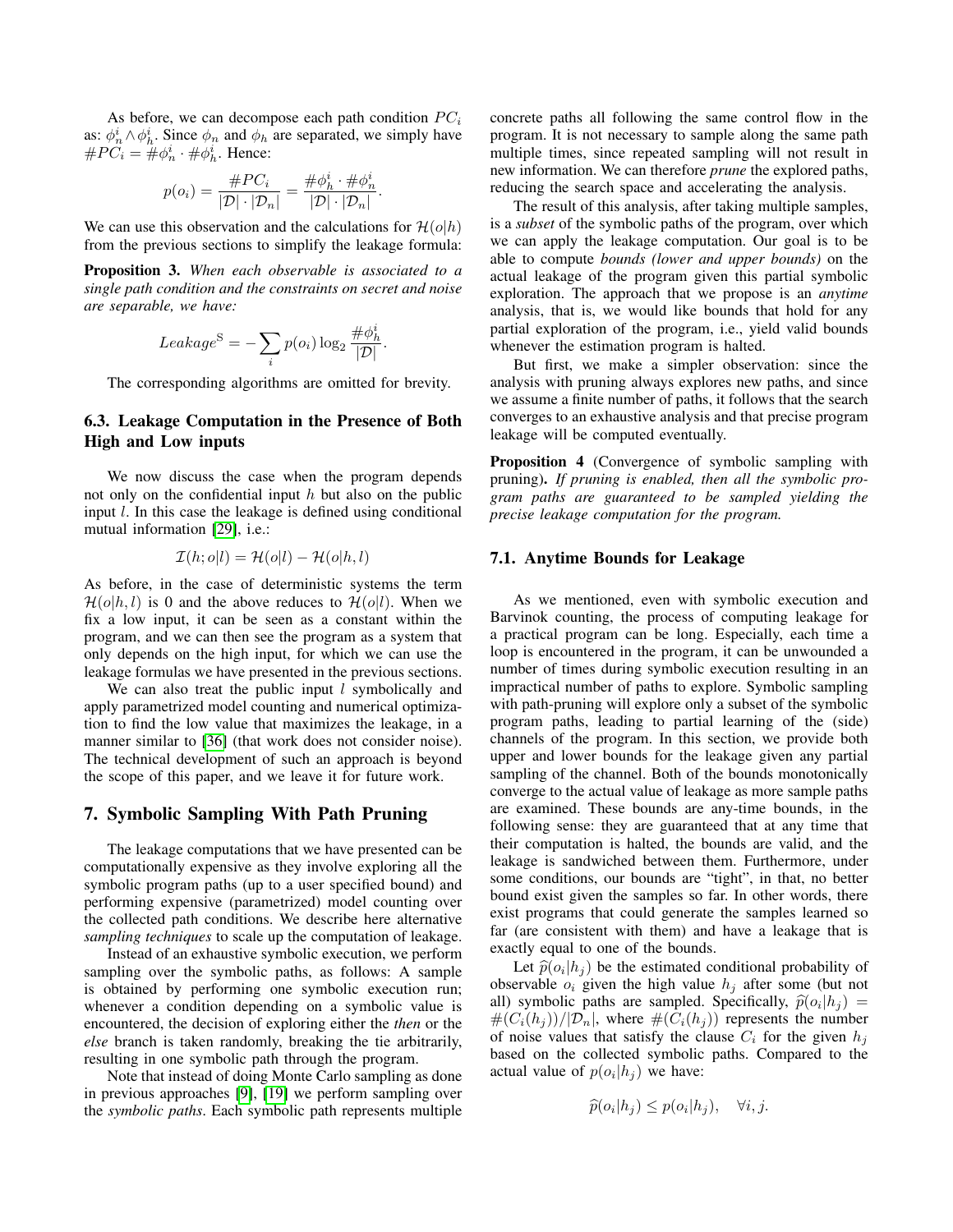This is because the remaining symbolic paths may only add to the value of conditional probabilities that are seen so far, and can never subtract from it.

Note that some of the high inputs as well as some observables may not have been part of any samples yet. Let the observables that are seen so far be  $o_1, \ldots, o_k$  out of  $o_1, \ldots, o_m$ , where  $k \leq m$ . The value of m (the size of the space of the observables) may not even be known in advance (before sampling is complete, unlike the size of the space of the high inputs  $|\mathcal{D}|$ , which is known even before sampling begins). Also, keep in mind that  $\hat{p}(o_i|h_j)$ <br>may not vet constitute proper conditional probabilities, that may not yet constitute proper conditional probabilities, that is, we can have:  $\sum_{i=1}^{k} \hat{p}(o_i|h_j) < 1$ . This is because for a given h<sub>is</sub> there may be some observables that are not a given  $h_i$ , there may be some observables that are not sampled yet, or there may be some contributions to the sampled observables that are yet to be accounted for. Recall that the (prior) distribution over the high values is assumed to be uniform. We can also define  $\hat{p}(h_i, o_i)$  and  $\hat{p}(o_i)$  to respectively be the learned joint probability of  $(h_j, o_i)$ , and the probability of output  $o_i$ , by symbolic sampling so far. That is:

$$
\widehat{p}(h_j, o_i) = \frac{1}{|\mathcal{D}|} \widehat{p}(o_i|h_j),
$$
  

$$
\widehat{p}(o_i) = \frac{1}{|\mathcal{D}|} \sum_j \widehat{p}(o_i|h_j).
$$

Moreover, let  $q(h_i)$  be defined as the following:

$$
q(h_j) = \frac{1}{|\mathcal{D}|} \left( 1 - \sum_i \widehat{p}(o_i|h_j) \right). \tag{4}
$$

That is,  $q(h_i)$  can be thought of as the "unaccounted for" probability for high input  $h_i$  that is to be learned through future samples. Note that the value of  $q(h_i)$  can be measured given the samples so far. Initially,  $q(h_i)$  is at  $1/|\mathcal{D}|$ , and as more paths are sampled, its value goes down to zero. Finally, let Q be the total unexplored probability. That is:

$$
Q = \sum_{j} q(h_j) = 1 - \sum_{i,j} \hat{p}(h_j, o_i) = 1 - \sum_{i} \hat{p}(o_i).
$$
 (5)

Given this background, we can now present our bounds.

#### 7.2. Upper bounds for side-channel leakage

<span id="page-7-4"></span>**Proposition 5.** Let  $\hat{p}(o|h)$  *be the learned values of the (side)-channel of the program resulting from symbolic sampling. Then* U<sup>S</sup> *as given below is a tight monotonically decreasing upper-bound for the Shannon leakage:*

$$
U_{\rm S} = \log_2 |D| - \mathcal{H}(h|o), \quad \text{where:}
$$

$$
\widehat{\mathcal{H}}(h|o) = -\sum_{i,j} \widehat{p}(h_j, o_i) \log_2 \frac{\widehat{p}(h_j, o_i)}{\widehat{p}(o_i)}.
$$

*Similarly, the following is a tight monotonically decreasing upper-bound for the min-entropy leakage:*

$$
U_{\rm M} = \log_2\left(|\mathcal{D}| \sum_i \max_j \widehat{p}(h_j, o_i) + |\mathcal{D}| \cdot Q\right).
$$

Note that before any sampling, the value of the upperbound (for both Shannon and min-entropy) is simply  $log_2 |D|$ , i.e.,  $\mathcal{H}(h)$ , which corresponds to a program that completely reveals the value of high.

Algorithms [4](#page-7-0) and [5](#page-8-0) show the implementation of the proposition for Shannon and min-entropy, respectively.

| Algorithm 4: UpperBoundShannon $(P(h,n),{\rm obs}(\cdot))$ |  |  |  |
|------------------------------------------------------------|--|--|--|
|                                                            |  |  |  |

 $1 \mathcal{O} \leftarrow \emptyset, Q \leftarrow 1, U \leftarrow \log_2(|\mathcal{D}|)$ 2  $t \leftarrow 0$  /\* counter for path samples \*/ 3 while  $Q > 0$  do  $\begin{array}{c|c} \n4 & t \leftarrow t + 1 \\
5 & PC \leftarrow \text{sa} \n\end{array}$  $\begin{array}{c|c} 5 & PC \leftarrow \text{sample a new symbolic path} \\ 6 & 0 \leftarrow \text{obs}(PC) \end{array}$  $o \leftarrow obs(PC)$ 7  $\pi \leftarrow \frac{\#PC}{|\mathcal{D}| \cdot |\mathcal{D}|}$  $|\mathcal{D}| \cdot |\mathcal{D}_n|$ 8  $Q \leftarrow Q - \pi$ <br>9 if  $o \notin \mathcal{O}$  then **9** if  $o \notin \mathcal{O}$  then  $/$ \* new observable \*/<br> **10**  $\langle N, \phi_h \rangle \leftarrow BaryH(PC)$ 10  $\left\{\n \begin{array}{c}\n \langle N, \phi_h \rangle \leftarrow BarvH(PC) \\
 \widehat{p}[o] \leftarrow \pi\n \end{array}\n\right.$ 11  $\hat{p}[o] \leftarrow \pi$ <br>12  $u[o] \leftarrow -$ 12  $|u[o] \leftarrow -\pi \cdot \log_2(\#\phi_h)$ /\*  $u[o_i] = p(o_i) \mathcal{H}(h|o_i)$  in  $U = \sum_i u[o_i]$  \*/ 13  $U[t] \leftarrow U[t-1] + u[o]$ <br>
14  $O \leftarrow O \cup o$ 14  $\begin{array}{|c|c|c|c|}\n\hline\n15 & C & \n\hline\n0 & \leftarrow & \n\end{array}$ 15  $\begin{array}{|c|c|c|c|c|}\n\hline\n16 & else & \rightarrow & \text{obserr} \n\end{array}$ **else** /\* observable already encountered \*/ 17  $|U[t] \leftarrow U[t-1] - u[o]$  /\* subtracting the old  $u[o_i] = \widehat{p}(o_i)\widehat{\mathcal{H}}(h|o_i)$  as the only term in  $U = \sum_i u[o_i]$  that changes. \*/ 18  $\begin{array}{|c|c|c|c|}\n\hline\n19 & \hat{p}[o] \leftarrow \widehat{p}[o] + \pi \\
\hline\nC[o] \leftarrow C[o] \vee\n\end{array}$ 19  $\begin{array}{|c|c|c|c|c|}\n\hline\n19 & C[o] \leftarrow C[o] \vee PC \\
\hline\n20 & u[o] \leftarrow 0 & \angle \times \text{COT} \\
\hline\n\end{array}$ 20  $u[o] \leftarrow 0$  /\* computing the new  $u[o] \leftarrow 21$ <br>21 **foreach**  $\langle N_i, c_i \rangle \in BarvH(C[o])$  **do** 21 **c** for each  $\langle N_j, c_j \rangle \in BarvH(C[o])$  do 22  $\Big|\Big| p_j \leftarrow \frac{N_j}{|\mathcal{D}| |\cdot|^2}$  $|\nu| \cdot |\nu_n|$ 23  $u[o] \leftarrow u[o] + \#c_j \cdot p_j \cdot \log_2\left(\frac{p_j}{\hat{p}_j}\right)$  $\widehat{p}[o]$  $\big)$ 24 |  $U[t] \leftarrow U[t] + u[o]$ 25 Prune the symbolic path  $PC$ <sup>26</sup> return U

<span id="page-7-6"></span><span id="page-7-5"></span><span id="page-7-0"></span>*Proof:* We provide the proof for a generalized class of leakages that includes Shannon and min-entropy as special cases. Assume the expression for the posterior entropy  $\mathcal{H}(h|o)$  can be written as follows:

<span id="page-7-1"></span>
$$
\mathcal{H}(h|o) = \eta \Big( \sum_{i:p(o_i)>0} p(o_i) F\left(p(h|o_i)\right) \Big),\tag{6}
$$

where  $\eta$  is an  $\mathbb{R} \to \mathbb{R}$  function, and F is a scalar function over the space of probability distributions and one of the following two cases holds:

<span id="page-7-3"></span><span id="page-7-2"></span>
$$
\eta
$$
: increasing, and *F*: concave; or (7a)

 $\eta$ : decreasing, and F: convex. (7b)

Shannon follows [\(6\)](#page-7-1) by choosing  $\eta$  to be the identity function  $\eta(x) = x$ , and  $F(p(h|o_i)) =$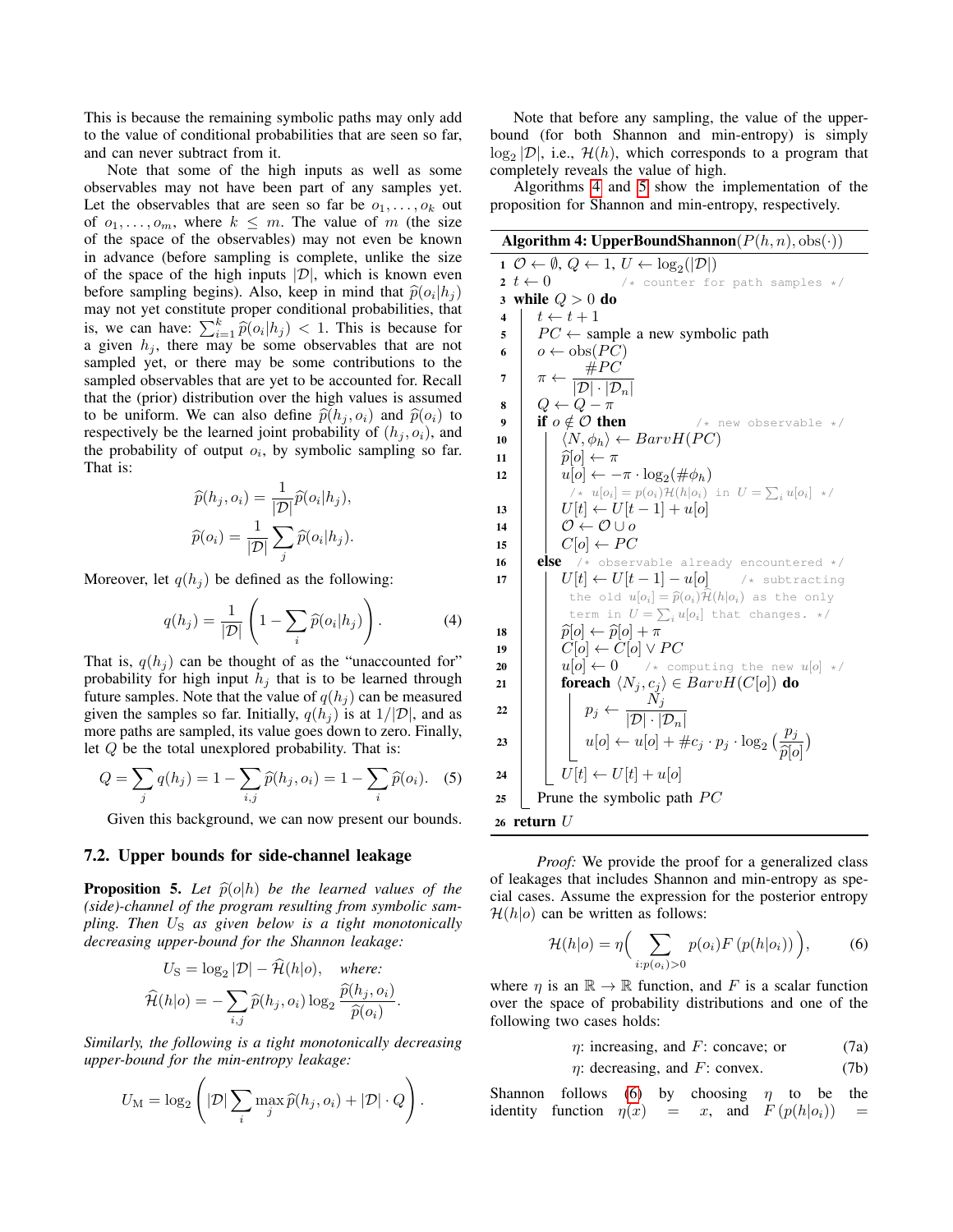Algorithm 5: UpperBoundMinEnt $(P(h, n), \text{obs}(\cdot))$ 

 $1 \mathcal{O} \leftarrow \emptyset$ ,  $Q \leftarrow 1$ ,  $U \leftarrow 1$ 2  $t \leftarrow 0$ 3 while  $Q > 0$  do  $\begin{array}{c|c} 4 & t \leftarrow t + 1 \\ 5 & PC \leftarrow \text{sa} \end{array}$  $\begin{array}{c|c}\n5 & PC \leftarrow \text{sample a new symbolic path} \\
6 & 0 \leftarrow \text{obs}(PC)\n\end{array}$  $o \leftarrow obs(PC)$  $7 \left| Q_{\text{new}} \leftarrow Q - \frac{\#PC}{|\mathcal{D}| \cdot |\mathcal{D}|}$  $|D| \cdot |D_n|$ 8 if  $o \notin O$  then<br>9  $\downarrow \langle N, \phi_h \rangle \leftarrow$  $\langle N, \phi_h \rangle \leftarrow BarvH(PC)$ 10  $u[o] \leftarrow \frac{N}{|\mathcal{D}| \cdot |}$  $|\nu| \cdot |\nu_n|$  $/ * u[o_i] = \max_{h_j} \widehat{p}(h_j, o_i)$ \*/ 11  $\left| U[t] \leftarrow U[t-1] + u[o] + (Q_{\text{new}} - Q)$  $\begin{array}{c|c} \n\mathbf{12} & \mathcal{O} \leftarrow \mathcal{O} \cup \mathcal{O} \\
\hline\n\mathbf{13} & \mathcal{O} \leftarrow \mathcal{O} \cup \mathcal{O} \\
\hline\n\mathcal{O}[\mathcal{O}] \leftarrow \mathcal{P}C\n\end{array}$ 13  $\begin{array}{|c|c|c|c|c|}\n\hline\n & \text{else}\n\end{array}$  C[o]  $\leftarrow PC$ else 15  $\begin{array}{|c|c|c|c|c|} \hline 15 & U[t] & U[t-1] - u[o] \ \hline 16 & C[o] & C[o] & PC \ \hline \end{array}$ 16  $\begin{array}{|c|c|c|c|c|}\n\hline\n & & C[o] \leftarrow C[o] \vee PC \\
\hline\n\textbf{17} & \textbf{foreach} \langle N_i, c_i \rangle \in\n\end{array}$ foreach  $\langle N_j, c_j \rangle \in BarvH(C[o])$  do 18  $u[o] \leftarrow \max\left\{u[o], \frac{N_j}{|\mathcal{D}| \cdot |^2}\right\}$  $|\mathcal{D}| \cdot |\mathcal{D}_n|$ <u>)</u> 19  $|U[t] \leftarrow U[t] + u[o] + (Q_{\text{new}} - Q)$ 20 Prune the symbolic path  $PC$ 21 **return**  $\log_2(|\mathcal{D}| \cdot U)$ 

<span id="page-8-0"></span> $-\sum_j p(h_j|o_i) \log_2 (p(h_j|o_i))$ , which corresponds to [\(7a\)](#page-7-2). Posterior min-entropy,  $-\log_2(\sum_i p(o_i) \max_j (p(h_j|o_i))),$ can be expressed by taking  $\eta(x) = -\log_2(x)$  and  $F(p(h|o_i)) = \max_i (p(h_i|o_i))$ , which complies with [\(7b\)](#page-7-3).

We can rewrite [\(6\)](#page-7-1) as  $\mathcal{H}(h|o) = \eta(K(p(h, o)))$ , by introducing the function  $K$  as follows:

<span id="page-8-3"></span>
$$
K(p(h, o)) = \sum_{i: p(o_i) > 0} p(o_i) F(p(h|o_i)).
$$
 (8)

The domain of  $K$  can be extended to include any nonnegative  $p(h_i, o_i)$ , by naturally defining:

$$
p(o_i) = \sum_j p(h_j, o_i), \quad p(h|o_i) = (p(h_j|o_i))_j = \left(\frac{p(h_j, o_i)}{p(o_i)}\right)_j
$$

By  $(p(h_j | o_i))_j$ , we mean the  $\mathbb{R}^{+|\mathcal{D}|}$  vector whose entries are  $p(h_i | o_i)$  and  $j = 1, \ldots, |\mathcal{D}|$ . Note that whenever  $p(o_i) >$ 0, the vector  $p(h|o_i)$  as defined above is still a legitimate  $\sum_{j} p(h_j | o_i) = 1$ . Hence,  $p(h | o_i)$  is still in the domain of probability distribution for h, because  $p(h_j | o_i) \geq 0 \ \forall j$ , and  $\sum_j p(n_j|\sigma_i) = 1$ . Ticket,  $p(n|\sigma_i)$  is such an increasing the following lemma:

<span id="page-8-2"></span>Lemma 1. *For* [\(7a\)](#page-7-2)*,* K *is "super-additive", i.e., for any*  $p_1(h, o)$  and  $p_2(h, o)$  on the same space  $\mathbb{R}^{\pm |\mathcal{D}| |\mathcal{O}|}$ , we have:

$$
K(p_1(h, o) + p_2(h, o)) \ge K(p_1(h, o)) + K(p_2(h, o)).
$$

For the case [\(7b\)](#page-7-3), we have "sub-additivity", i.e., the inequality of the lemma holds in the opposite direction.

*Proof:* We provide the proof only for case [\(7a\)](#page-7-2) for brevity. First, we show that for  $\alpha > 0$ ,  $K(\alpha p(h, o)) =$  $\alpha K(p(h, o))$ : Transforming  $p(h, o)$  to  $\alpha p(h, o)$  transforms  $p(o_i)$  =  $\sum_j p(h_j, o_i)$  to  $\sum_j \alpha p(h_j, o_i)$  =  $\alpha p(o_i)$ . On the other hand,  $p(h_i | o_i) = p(h_i, o_i)/p(o_i)$  transforms to  $\alpha p(h_j, o_i) / (\alpha p(o_i))$ , which is the same as  $p(h_i|o_i)$ . Hence:

<span id="page-8-1"></span>
$$
K(\alpha p(h, o)) = \sum_{i:\alpha p(o_i) > 0} \alpha p(o_i) F(p(h|o_i)) = \alpha K(p(h, o)) \quad (9)
$$

Next, following Proposition 1 in [\[21\]](#page-14-21), we note that  $K$ is concave, i.e.,  $\forall p_1(h, o)$  and  $p_2(h, o)$  on the same space  $\mathbb{R}^{+|\mathcal{D}| |\mathcal{O}|}$ , and  $\forall \lambda \in [0,1]$ , we have:

$$
K\left(\lambda p_1(h, o) + (1 - \lambda)p_2(h, o)\right) \ge
$$
  
 
$$
\lambda K\left(p_1(h, o)\right) + (1 - \lambda)K\left(p_2(h, o)\right).
$$

Now, consider  $p_1(h, o)$  and  $p_2(h, o)$  in  $\mathbb{R}^{+|\mathcal{D}| |\mathcal{O}|}$ . Take a  $\lambda \in (0, 1)$ . Following concavity of K:

$$
K\left(\lambda \cdot \frac{p_1(h, o)}{\lambda} + (1 - \lambda) \cdot \frac{p_2(h, o)}{1 - \lambda}\right)
$$
  
\n
$$
\geq \lambda \cdot K\left(\frac{p_1(h, o)}{\lambda}\right) + (1 - \lambda) \cdot K\left(\frac{p_2(h, o)}{1 - \lambda}\right)
$$

The left-hand is simply  $K(p_1(h, o) + p_2(h, o))$ . Using [\(9\)](#page-8-1), the right-hand simplifies to  $K(p_1(h, o)) + K(p_2(h, o))$ .  $\Box$ 

Resuming with the proof of Proposition [5,](#page-7-4) let us define  $q(h, o)$  as the difference between the true joint probabilities and the learned ones so far. That is, let:

$$
q(h, o) := p(h, o) - \widehat{p}(h, o)
$$

where the difference is performed element-wise (i.e.,  $\forall i, j$ ). Since any partial symbolic sampling provides an underestimation of the joint probabilities, we have  $\hat{p}(h, o) \leq$  $p(h, o)$ , or equivalently  $q(h, o) \geq 0$ . Now, because we can write  $p(h, o) = \hat{p}(h, o) + q(h, o)$ , where both  $\hat{p}(h, o)$  and  $q(h, o)$  are element-wise non-negative, Lemma [1](#page-8-2) implies:

$$
K(p(h, o)) \ge K(\widehat{p}(h, o)) + K(q(h, o)) \tag{10}
$$

Referring to the definition of  $K$  in  $(8)$ , for Shannon, since  $\eta$  is the identity, this inequality reduces to:

<span id="page-8-4"></span>
$$
\mathcal{H}(h|o) \ge \mathcal{H}(h|o) + \mathcal{H}_q(h|o)
$$

where  $\mathcal{H}_q(h|o) = -\sum_{h,o} q(h,o) \log_2 (q(h,o)/\sum_h q(h,o)),$ which is the familiar posterior Shannon entropy where  $q(h, o) \geq 0$  is used in place of  $p(h, o)$ . It can be easily shown (using e.g., Jensen's inequality) that  $\mathcal{H}_q(h|o) \geq 0$ . Referring to the definition of leakage, we thus have:

$$
Leakage^{\mathcal{S}} = \mathcal{H}(h) - \mathcal{H}(h|o) \le \mathcal{H}(h) - \mathcal{H}(h|o)
$$

Note that  $H(h)$  is simply the entropy of the high value, which for uniform distribution is simply  $\log_2(|\mathcal{D}|)$ .

For min-entropy, the conditional entropy can be written as  $-\log_2(K(p(h, o)))$ , where  $K(p(h, o)) =$  $\sum_i$  max<sub>j</sub>  $p(h_j, o_i)$ , which is a convex function (hence, we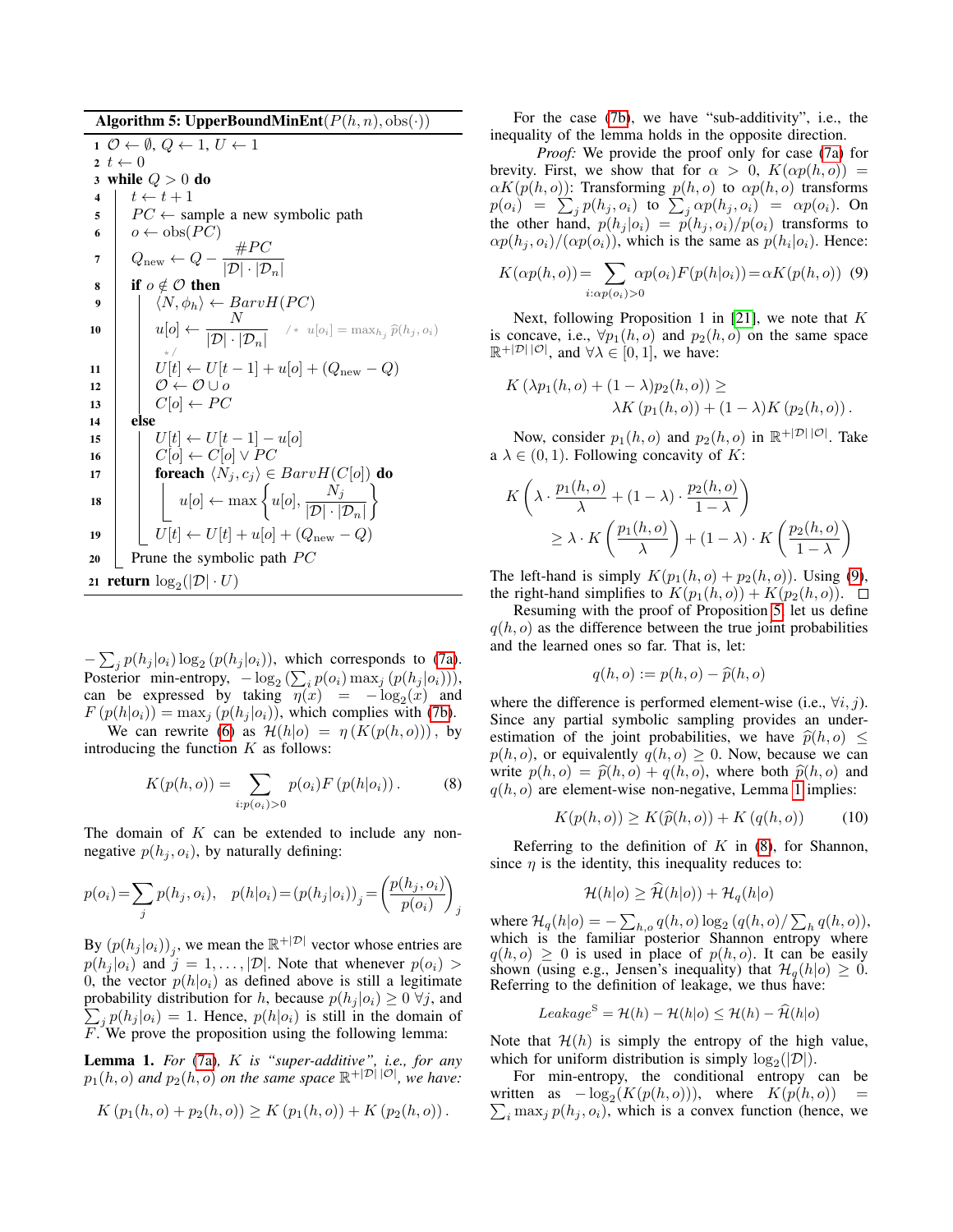have case [\(7b\)](#page-7-3)). Therefore, inequality [\(10\)](#page-8-4) holds in the opposite direction:

$$
\sum_{i} \max_{j} p(h_j, o_i) \le \sum_{i} \max_{j} \widehat{p}(h_j, o_i) + \sum_{i} \max_{j} q(h_j, o_i)
$$

Since,  $-\log_2(x)$  is a decreasing function over  $x > 0$ , and leakage is the difference between prior entropy,  $\log_2 |D|$ , and posterior entropy, we get:

$$
Leakage^{\mathcal{M}} \leq \log_2 \left( |\mathcal{D}| \sum_i \max_j \widehat{p}(h_j, o_i) + |\mathcal{D}| \sum_i \max_j q(h_j, o_i) \right)
$$

The claim in the proposition follows by noting that the term  $\Sigma$ P  $i \max_j q(h_j, o_i)$  can be bounded above by  $\sum_{i} q(h_j, o_i) = \sum_{j} q(h_j) = Q.$ 

Showing that these upper-bounds are tight is by constructing a (side)-channel whose leakage is exactly the bound. Such channel is constructed by assigning the remaining probability of each high value,  $q(h_i, o_j)$ , to a distinct new observable. Intuitively, this is the maximally leaking channel among all possible channels that are consistent with the partially learned channel.  $\Box$ 

Note that the tightness property in Proposition [5](#page-7-4) is under the assumption that nothing is known in advance about the size of the observable space  $|O|$ . If  $|O|$  or an upper-bound on it is known before sampling, then we may no longer have tightness, and our upper-bounds can be improved. For instance, suppose it is known (or can be argued) that  $|O| \leq M$  for a constant M where  $M < |D|$ . Then we know leakage is less than  $\log_2 M$  which is better than the upperbound in the proposition before any sampling, i.e.,  $\log_2 |D|$ .

If sampling is done over the symbolic paths obtained by initializing the high input one at a time, i.e., scanning the high values concretely while using model counting on the symbolic noise, then this upper-bound can be improved (proof omitted for brevity):

<span id="page-9-4"></span>Proposition 6. *Suppose the number of distinct possible (side channel) observables is known to be capped at* M*. When sampling is done by concrete scanning of the high values and model counting on the symbolic noise, the following is also an upper-bound for Shannon Leakage:*

$$
U'_{\rm S} = \min{\{\widehat{\mathcal{H}}(o) - Q\log_2\frac{Q}{M}, \log_2 M\} - \widehat{\mathcal{H}}(h, o)}
$$

$$
+ (1 - Q)\log_2 |\mathcal{D}|, \quad \text{where:}
$$

$$
\widehat{\mathcal{H}}(o) = -\sum_{i} \widehat{p}(o_i) \log_2 \widehat{p}(o_i), \quad \text{and}
$$

$$
\widehat{\mathcal{H}}(h, o) = -\sum_{i,j} \widehat{p}(h_j, o_i) \log_2 \widehat{p}(h_j, o_i).
$$

### 7.3. Lower bounds for side-channel leakage

<span id="page-9-0"></span>**Proposition 7.** Let  $\widehat{p}(o|h)$  *be the learned values of the (side)-channel of the program resulting from symbolic sam-* *pling so far. Then*  $L_S$  *as given below is an any-time lowerbound for the Shannon leakage:*

$$
L_{\rm S} = \log_2 |D| - \widehat{\mathcal{H}}(h|o) + \sum_j q(h_j) \log_2 q(h_j)
$$

$$
+ (1 - Q) \log_2(1 - Q)
$$

*where*  $\hat{\mathcal{H}}(h|o)$  *is as defined in Proposition [7,](#page-9-0) and*  $q(h_i)$  *and* Q *are as defined in* [\(4\)](#page-7-5) *and* [\(5\)](#page-7-6)*, respectively. Moreover, the following is a monotonically non-decreasing lower-bound for the min-entropy leakage:*

$$
L_{\rm M} = \max\left(\log_2\left(|\mathcal{D}| \sum_i \max_j \widehat{p}(h_j, o_i)\right), 0\right)
$$

At the beginning of sampling, the value of the leakage's lower bound for both entropies is zero, which corresponds to the possibility that the program satisfies non-interference. Both lower-bounds converge to the real value by the end of sampling, for min-entropy, monotonically so.

*Proof:* For min-entropy, the proof is straightforward by referring to the definition of its leakage in [\(2\)](#page-3-1) for a uniform distribution on the secrets, and noting two points: first, the leakage can never be negative, and second, that the estimated joint probabilities  $\hat{p}(h, o)$  is always a lower bound for (and can only increase to) the true joint probabilities  $p(h, o)$  using our symbolic sampling.

The rest of the proof concerns Shannon. Recall:

$$
\mathcal{H}(h) - \mathcal{H}(h|o) = \mathcal{H}(h) + \sum_{i,j} p(h_j, o_i) \log_2 \left( \frac{p(h_j, o_i)}{p(o_i)} \right)
$$

in which  $p(h, o)$  is the true joint probability, and we have:  $p(h, o) = \hat{p}(h, o) + q(h, o)$ , where  $q(h, o) \geq 0$ . Hence  $-{\cal H}(h|o)$  can be written as:

$$
\sum_{i,j} (\widehat{p}(h_j, o_i) + q(h_j, o_i)) \log_2 \left( \frac{\widehat{p}(h_j, o_i) + q(h_j, o_i)}{\widehat{p}(o_i) + q(o_i)} \right)
$$

Consider the function  $f(t) = t \log_2(t)$ .  $f(t)$  is convex and  $f(0) = 0$ , therefore, it is super-additive. Hence, we have:

<span id="page-9-3"></span>
$$
\sum_{i,j} (\widehat{p}(h_j, o_i) + q(h_j, o_i)) \log_2 \left( \frac{\widehat{p}(h_j, o_i) + q(h_j, o_i)}{\widehat{p}(o_i) + q(o_i)} \right) \ge
$$

$$
\sum_{i,j} \widehat{p}(h_j, o_i) \log_2 \left( \frac{\widehat{p}(h_j, o_i)}{\widehat{p}(o_i) + q(o_i)} \right) +
$$

$$
\sum_{i,j} q(h_j, o_i) \log_2 \left( \frac{q(h_j, o_i)}{\widehat{p}(o_i) + q(o_i)} \right) \quad (11)
$$

In what follows, we find a tight lower-bound for the right hand side (and hence, for  $-\mathcal{H}(h|o)$ ) by casting it as an optimization problem and solve it in closed-form:

<span id="page-9-2"></span><span id="page-9-1"></span>
$$
\min_{q(h,o)} \left\{ \sum_{i,j} \widehat{p}(h_j, o_i) \log_2 \left( \frac{\widehat{p}(h_j, o_i)}{\widehat{p}(o_i) + q(o_i)} \right) + \sum_{i,j} q(h_j, o_i) \log_2 \left( \frac{q(h_j, o_i)}{\widehat{p}(o_i) + q(o_i)} \right) \right\}
$$
(12a)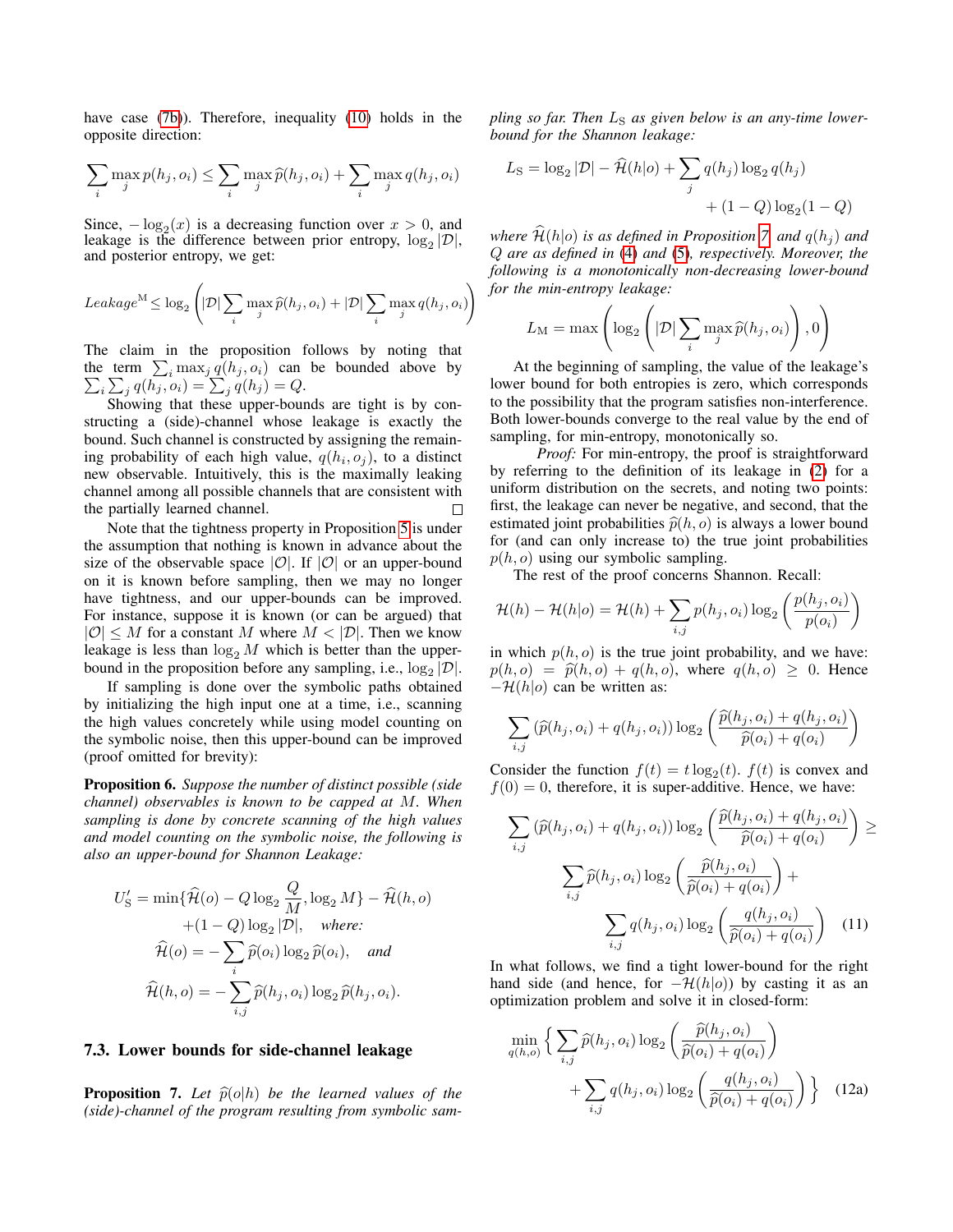subject to:

$$
q(h_j, o_i) \ge 0, \forall i, \forall j \& \sum_i q(h_j, o_i) = q(h_j), \forall j \ (12b)
$$

Lemma 2. *The following is a closed-form solution for* [\(12\)](#page-9-1)*:*

$$
q^*(h_j, o_i) = q(h_j) \frac{\widehat{p}(o_i)}{\sum_{i'} \widehat{p}(o_{i'})}
$$
(13)

The lemma follows by checking that the proposed solution satisfies the Karush-Khun-Tucker (KKT) conditions for the convex optimization [\(12\)](#page-9-1). Details are omitted for brevity.

Next, we will replace the minimizing argument given by the lemma into the objective function in [\(12a\)](#page-9-2) as a lowerbound on  $-\mathcal{H}(h|o)$ . First, [\(13\)](#page-10-1) gives:

$$
q^*(o_i) = \sum_j q^*(h_j, o_i) = \sum_j q(h_j) \frac{\widehat{p}(o_i)}{\sum_{i'} \widehat{p}(o_{i'})} = \widehat{p}(o_i) \frac{Q}{1 - Q}
$$

Hence, [\(12a\)](#page-9-2) becomes:

$$
\sum_{i,j} \widehat{p}(h_j, o_i) \log_2\left(\frac{\widehat{p}(h_j, o_i)}{\widehat{p}(o_i) + \widehat{p}(o_i)\frac{Q}{1-Q}}\right)
$$
  
+ 
$$
\sum_{i,j} q(h_j) \frac{\widehat{p}(o_i)}{1-Q} \log_2\left(\frac{q(h_j)\frac{\widehat{p}(o_i)}{1-Q}}{\widehat{p}(o_i) + \widehat{p}(o_i)\frac{Q}{1-Q}}\right)
$$
  
= 
$$
\sum_{i,j} \widehat{p}(h_j, o_i) \log_2\left(\frac{\widehat{p}(h_j, o_i)(1-Q)}{\widehat{p}(o_i)}\right)
$$
  
+ 
$$
\sum_{i,j} q(h_j) \frac{\widehat{p}(o_i)}{1-Q} \log_2(q(h_j))
$$
  
= 
$$
\sum_{i,j} \widehat{p}(h_j, o_i) \log_2\left(\frac{\widehat{p}(h_j, o_i)}{\widehat{p}(o_i)}\right) + \sum_{i,j} \widehat{p}(h_j, o_i) \log_2(1-Q)
$$
  
+ 
$$
\sum_{i,j} q(h_j) \frac{\widehat{p}(o_i)}{1-Q} \log_2(q(h_j))
$$
  
= 
$$
\sum_{i,j} \widehat{p}(h_j, o_i) \log_2\left(\frac{\widehat{p}(h_j, o_i)}{\widehat{p}(o_i)}\right) + (1-Q) \log_2(1-Q)
$$
  
+ 
$$
\sum_{j} q(h_j) \log_2(q(h_j))
$$

Referring to the definition of  $\hat{\mathcal{H}}(h|o)$  in Proposition [5,](#page-7-4) the first term in the last equation above is  $-\hat{\mathcal{H}}(h|o)$ . In short:  $-\mathcal{H}(h|o) \ge -\mathcal{H}(h|o) + (1 - Q)\log_2(1 - Q) +$  $\sum_{j} q(h_j) \log_2 q(h_j)$  which yields:

$$
Leakage^{S} \ge \mathcal{H}(h) - \mathcal{H}(h|o) + (1 - Q) \log_2(1 - Q) + \sum_{j} q(h_j) \log_2 q(h_j)
$$

For uniform prior over high values,  $\mathcal{H}(h) = \log_2(|\mathcal{D}|)$ . While for a general sampling, these bounds may not be

tight in general, we have the following tightness result:

<span id="page-10-2"></span>Proposition 8. *When sampling is done by concrete scanning of the high values and model counting on the symbolic noise, then the lower bounds in Proposition [7](#page-9-0) become tight.*

Again, by tightness, we mean the program under consideration can achieve the lower-bound as its leakage, so it is impossible to improve the lower-bounds.

*Proof:* For Shannon, the inequality of [\(11\)](#page-9-3) is satisfied with equality when for all i, j, either  $\hat{p}(h_i, o_i)$  or  $q(h_i, o_i)$ is zero. This is exactly the case when sampling is done by concretely scanning the high value while keeping the noise symbolic. For min-entropy follows by noting that the lower-bound in Proposition [\(7\)](#page-9-0) is exactly achieved for the legitimate channel described in [\(13\)](#page-10-1).  $\Box$ 

<span id="page-10-1"></span>Note that when using the above per-input sampling, the value of  $q(h_i)$  is either zero (for a sampled input), or  $p(h) = 1/|\mathcal{D}|$  (for an unexplored input). Hence, the term  $\sum_{j} q(h_j) \log_2 q(h_j)$  in the expression of Shannon's lower-bound simply becomes  $-Q \log_2 |D|$ . When using path sampling with both high and noise symbolic, this term, although computable, is not as straightforward to keep track of. One way to go around this is to use a simpler (albeit looser) lower-bound by noticing that:

<span id="page-10-3"></span>
$$
\sum_{j} q(h_j) \log_2 q(h_j) \ge Q \log_2(Q/D)
$$

with equality occurring only when  $q(h_j)$  =  $(\sum_j q(h_j))/|\mathcal{D}| = Q/|\mathcal{D}|$  for all j. Using this inequality gives the overall lower bound as:

$$
L'_{\rm S} = \log_2 |D| - \widehat{\mathcal{H}}(h|o) + Q \log_2 \frac{Q}{|D|} + (1 - Q) \log_2(1 - Q) \tag{14}
$$

Hence, compromising on the quality of the lower-bound, we have something that is now easier to compute.

Confidence Intervals. Our bounds implies that the true value of the leakage is within the "error" window of  $[L_x, U_x], x \in \{S, M\}$ , which goes to zero. The value of this error window can be used to stop the sampling once it falls below a desired threshold. Hence, similar to previous work on probabilistic analysis [\[16\]](#page-14-4) but in the strong notion of this paper, we can define a *confidence interval*  $CI_x = [L_x, U_x]$ . Our confidence interval is non-probabilistic, that is, the actual leakage is guaranteed to be within it, and, in case of tightness, it cannot be improved.

### <span id="page-10-0"></span>8. Implementation and Experiments

We implemented the described techniques in the Symbolic PathFinder (SPF) tool, using listeners to monitor the execution of symbolic paths, collect the constraints, perform model counting and sampling. We evaluated them on the following examples, initially provided by DARPA as part of STAC engagements.

- 1) CheckSecret, a password-checker that compares a "guess" with an internally stored password, "secret" (see Figure [2\)](#page-11-0), encoded as numbers. The program goes recursively over the elements of an array  $\pm$  of random boolean variables. The size refers to the length of array t. Our techniques discovered a timing side-channel caused by the delays in the code.
- 2) CRIME, an instance of the CRIME attack ("Compression Ratio Info-leak Made Easy") [\[15\]](#page-14-22). We analyzed procedure compress(high.concat(low)),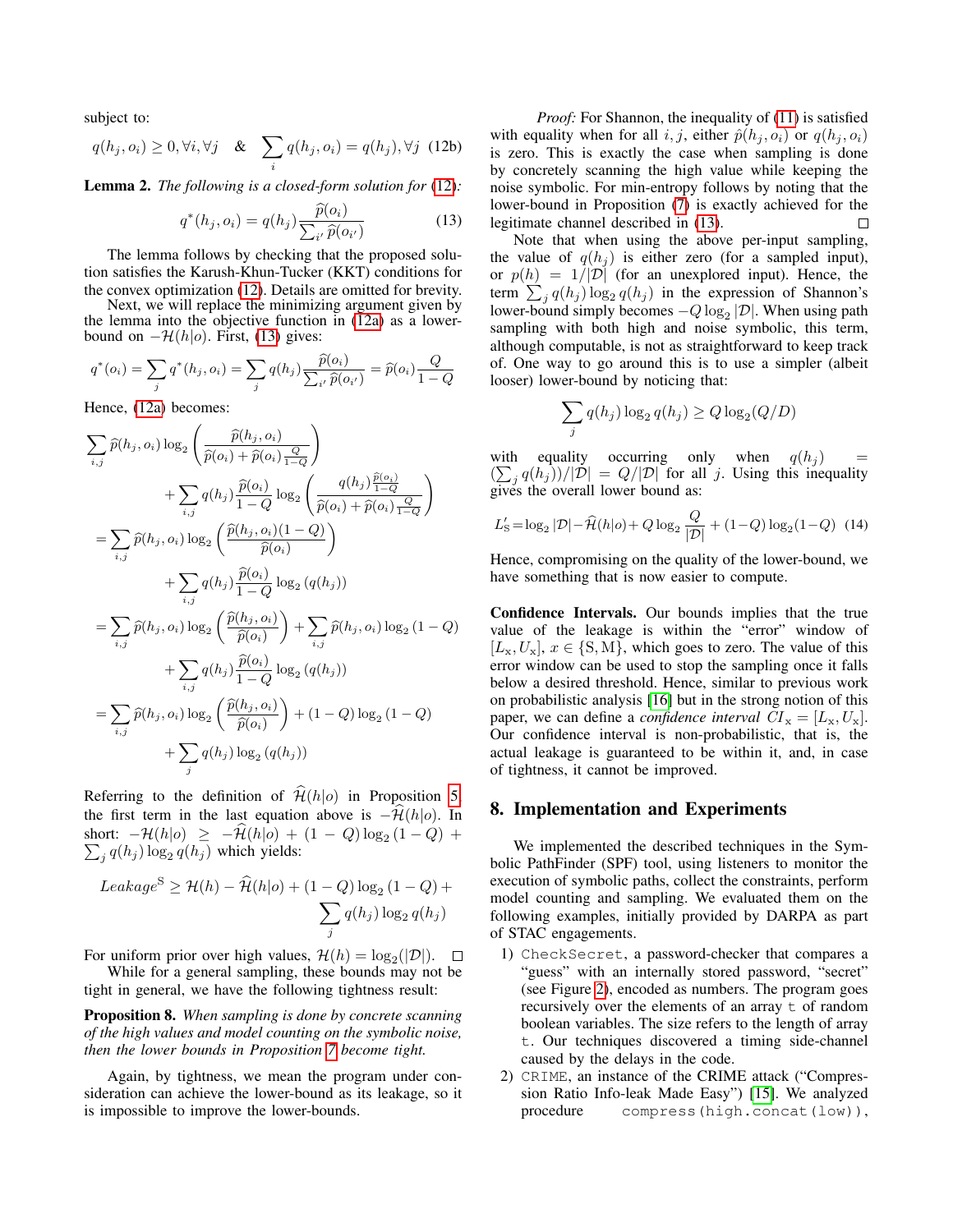```
boolean checkSecret(int quess, int[] t){
    return recur(guess, t, t.length - 1);
 3 }
  boolean recur(int guess, int[] t, int index){
    if(index == 0 \& (t \in [index] == 1)}
       if(quess \leq secret){
        Thread.sleep(10);
 9 }
      return guess == secret;
11 } else if(t[index] == 1){
      return recur(guess, t, index -1);
13 }
    if(quess \leq secret){
15 Thread.sleep(10);
     }
17 return quess == secret;
   }
```
Figure 2: The CheckSecret example. One of the example programs that we investigate in Section [8.](#page-10-0)

which implements string compression using the Lempel-Ziv (LZ77) algorithm. We studied both a deterministic and a randomized version: with a probability  $p = 3/10$ ,  $k = 1$  bytes are appended to the compressed string before it is sent. The size here refers to the the number of characters of high and low strings (i.e., input lengths, which we kept equal for simplicity); our techniques discovered a space side channel, that reveals the secret through the size of the compressed input.

- 3) LawDB, a network service application that manages information about law enforcement personnel. Each employee's data is referenced with a unique employee ID. Standard users are provided operations such as SEARCH and VIEW to manage information about employees except for the ones working on confidential activities. IDs of this particular group of employees are restricted. The requests handling non-confidential records are randomly delayed. In this case, "size" indicates the number of IDs in the database. Our techniques reported a timing channel in the process of handling a SEARCH request that is caused by additional computation, leading to slower response, when there are restricted IDs within the requested search range.
- 4) Collab, a complex application implementing a network service that provides event scheduling. Users can insert events into the Collab calendar. The events are organized by their ID in a re-balancing tree structure. In addition to regular users, Collab also has special *auditors* that can insert auditing events for other users. It is not possible for regular users to obtain auditing events directly. The application performs logging during the maintenance of the balanced tree. A random number determines how many lines are written to the log file. Our analysis identified both a timing and a space channel that reveals the IDs related to a user's audits. This is due to the fact that when each node exceeds a certain number of IDs, the node is split into

two, which results in some extra logging, hence taking additional time.

### 8.1. Full Exploration of Symbolic Paths

We first evaluated our exact approach. The results are summarized in Table [1.](#page-12-0) For each example, we report the number of paths (#PC), the Shannon and the min-entropy leakages, along with the corresponding execution time. To illustrate the scaling behavior of our approach, we examined our examples for different size configurations.

For the CRIME example, we ran experiments on both the deterministic and the randomized versions (columns marked as CRIME and noisy CRIME): the results show that, as expected, the randomized version has smaller leakage for both Shannon and min-entropy measures.

### 8.2. Symbolic Path Sampling

We also experimented with our sampling approach on these examples. Figure [3](#page-12-1) plots the lower and upper bounds of Shannon leakage for CRIME as more path samples (shown in percentage on x axis) are analysed. The plot shows how all the bounds converge to the exact leakage. Furthermore, if at any time the exploration is stopped, the real value of leakage is guaranteed to be between the lower and upper-bounds. A similar pattern was observed for all the other examples (see e.g. Figure [5](#page-12-2) for CheckSecret).

We observe that many samples are needed for the tight bound  $U<sub>S</sub>$  tight<sup>\*</sup> (given by Proposition [5\)](#page-7-4) to get close to the real value. If a bound on the number of observables is known, then a trivial upper-bound on the leakage is the "capacity" bound, i.e.,  $\log_2 |O|$ . This can be improved using Proposition [6](#page-9-4) to an upper-bound that monotonically decreases to the exact leakage (marked as  $U_{\rm S}$  using  $|O|$ ). The  $L<sub>S</sub>$  tight is as provided by Proposition [7,](#page-9-0) whose tightness comes from Proposition [8.](#page-10-2) Finally, " $L<sub>S</sub>$  simple" is as per [\(14\)](#page-10-3), which is of course not as good as the " $L<sub>S</sub>$  tight".

The plots for min-entropy are illustrated in e.g. Figures [6](#page-12-3) (see also Fig. [4](#page-12-4) for CheckSecret). The plots show how all the bounds converge to the exact leakage faster than the Shannon leakage case. Note also that our results can be used for side channel *detection*. For example, if the lower bound for min-entropy leakage is greater than zero, then that means both min-entropy leakage and Shannon leakage are greater than zero, hence we can use the lower bound for min-entropy leakage to *detect* side channels. Thus, even if the bound is not tight, it can be very useful in practice.

### 8.3. Comparison with "Leakwatch"

We also compared our symbolic sampling with a classical (non-symbolic) Monte-Carlo sampling approach as implemented by "Leakwatch" [\[9\]](#page-14-6). We made the comparison using CheckSecret; the results are shown in Table [2.](#page-13-2) The size of  $t$  is fixed at 30, and the "guess" input varies from 10 to 9990. The space of the secret,  $D$ , is  $\{0...10000\}$ .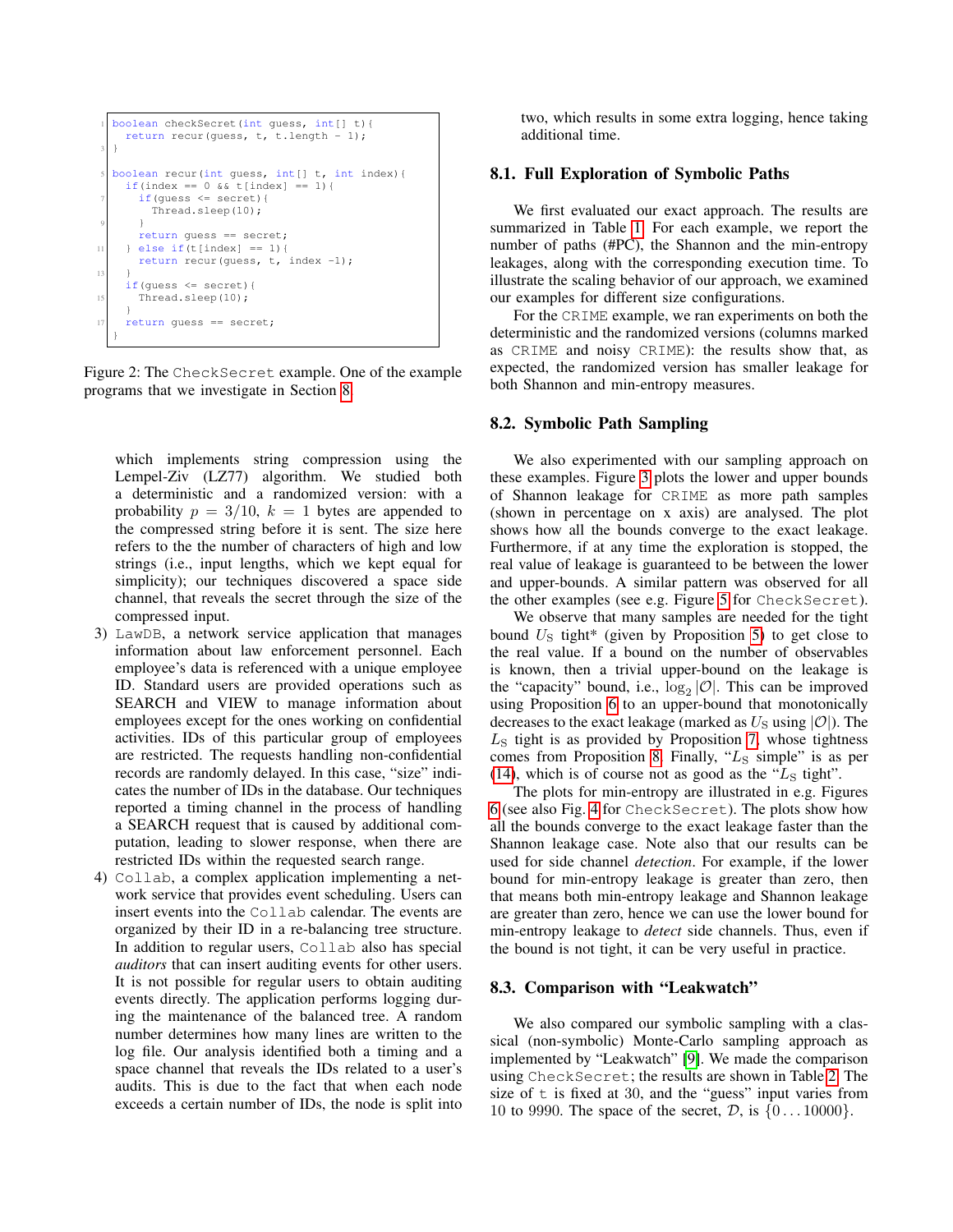<span id="page-12-0"></span>

|          |         | CheckSecret |         |         | CRIME   |         | noisy CRIME | LawDB   | Collab  |         |
|----------|---------|-------------|---------|---------|---------|---------|-------------|---------|---------|---------|
| Size     | 100     | 150         | 200     |         | 4       | 3       | 4           | 200     | 300     |         |
| $\#PC$   | 202     | 302         | 402     |         | 799     | 154     | 1598        | 615     | 1030    | 2510    |
| Shannon  | 0.46757 | 0.46757     | 0.46757 | 0.84290 | 0.92850 | 0.43598 | 0.49412     | 0.77320 | 1.14203 | 0.99712 |
| Time     | 99      | 364         | 943     | 4       | 36      |         | 49          | 106     | 404     | 472     |
| Min-Ent. | 0.99930 | 0.99930     | 0.99930 | 0.92850 | 1.00000 | 0.76553 | 0.76553     | 3.32193 | 3.32193 | 1.0000  |
| Time     | 107     | 412         | 920     | 4       | 37      |         | 49          | 158     | 388     | 515     |

TABLE 1: Computation of Shannon and min-entropy leakages using symbolic execution and model counting by Barvinok, for our four example case studies. Leakages are measured in bits, times in seconds.

<span id="page-12-1"></span>

<span id="page-12-4"></span>Figure 3: Shannon leakage estimates for CRIME (size 3).



Figure 4: Min-entropy leakage estimates for CRIME(size 3).

"Leakwatch" runs using its default settings. Notice first that, for this program, the leakage reported by the symbolic sampling is the real one (the approach coverges quickly); hence we observe that "Leakwatch" wrt symbolic sampling can be very imprecise. In particular in four out of thirteen cases "Leakwatch" wrongly report an absence of leakage: these false negatives can have serious security consequences, and could allow an attacker to go unnoticed and, with repeated runs, obtain the whole password. The second obser-

<span id="page-12-2"></span>

Figure 5: CheckSecret's Shannon leakage estimates (guess=1000,  $\mathcal{D} = \{0, \dots, 10000\}$ , size of  $t=10$ ).

<span id="page-12-3"></span>

Figure 6: Estimates of CheckSecret's min-entropy leakage (guess=1000,  $\mathcal{D} = \{0, \ldots, 10000\}$ , size of t=30).

vation is the huge difference in analysis time. The symbolic approach takes on average 6 seconds while "Leakwatch" takes on average over 15 minutes.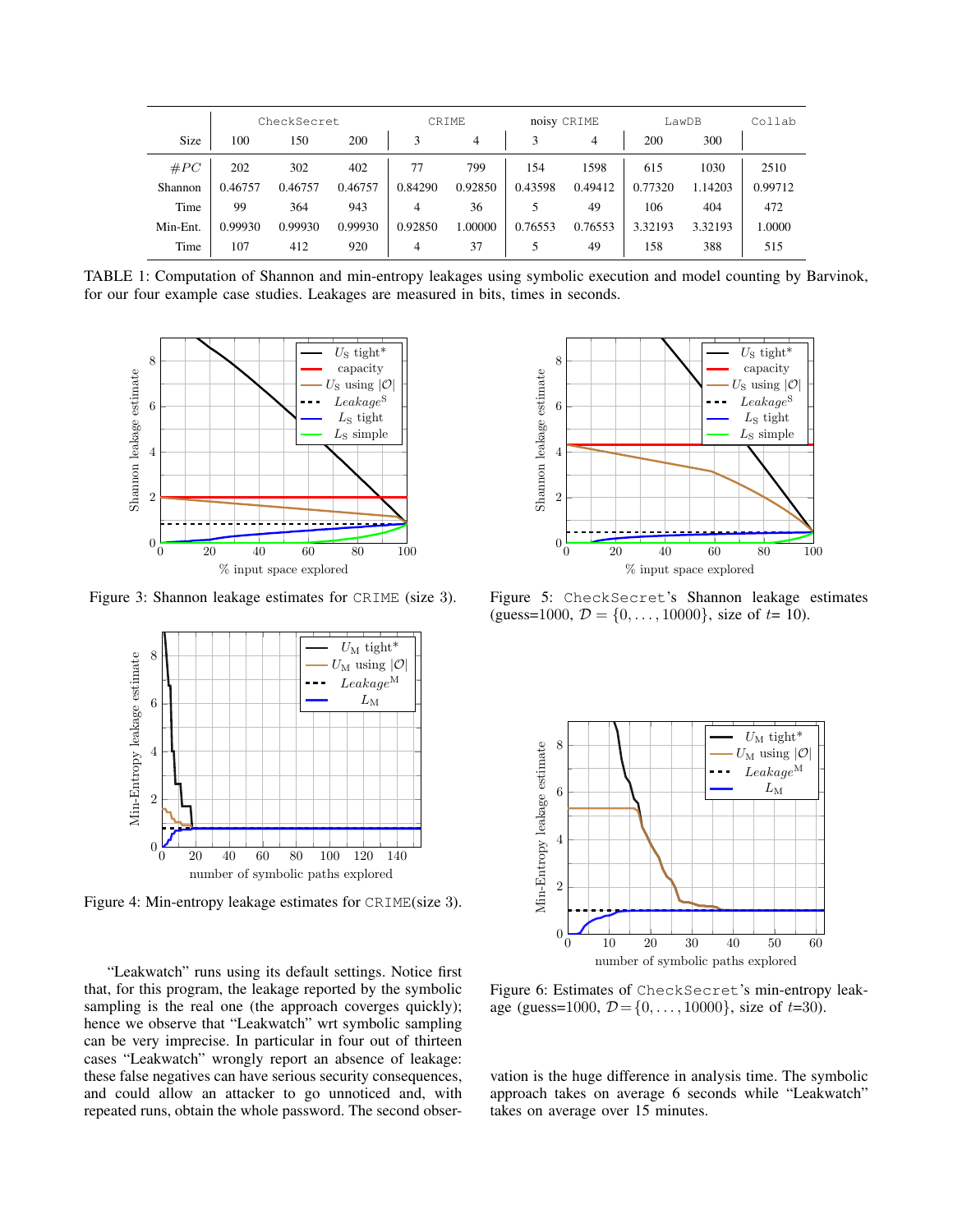<span id="page-13-2"></span>

| Guess Values |              |                 |                 |                 |                 |                 |                 |                 |                 |                 |                 |                 |                 |                |
|--------------|--------------|-----------------|-----------------|-----------------|-----------------|-----------------|-----------------|-----------------|-----------------|-----------------|-----------------|-----------------|-----------------|----------------|
|              |              | 10              | 100             | 300             | 500             | 1000            | 3000            | 5000            | 8000            | 9000            | 9800            | 9900            | 9980            | 9990           |
| LW           | Leak<br>Time | 0<br>16m29      | 21m9            | 0.1098<br>21m22 | 0.2008<br>22m1  | 0.3840<br>11m22 | 0.7954<br>11m8  | 0.9155<br>11m54 | 0.6410<br>15m1  | 0.3858<br>11m35 | 0.0633<br>13m27 | 0.0044<br>14m46 | 20m23           | 13m16          |
| <b>SPF</b>   | Leak<br>Time | 0.0114<br>6.465 | 0.0806<br>6.524 | 0.1939<br>6.437 | 0.2856<br>6.544 | 0.4676<br>6.384 | 0.8776<br>5.992 | 0.9944<br>6.849 | 0.7145<br>6.956 | 0.4617<br>7.204 | 0.1358<br>7.244 | 0.0761<br>6.955 | 0.0181<br>6.496 | 0.0094<br>7.15 |

TABLE 2: Comparison of Shannon leakage evaluation for the CheckSecret example (Figure [2\)](#page-11-0) using "Leakwatch" (LW) and symbolic sampling in SPF. Notice time for Leakwatch is in minutes .

### 9. Related Work

Symbolic analysis of side channels has been studied in [\[36\]](#page-14-19), [\[37\]](#page-14-15). While these works share a similar symbolic execution platform with our approach, they do not address probabilistic programs or symbolic sampling.

Another related approach [\[23\]](#page-14-23) uses symbolic analysis and Barvinok model counting to quantify information leakage. That approach is based on a deductive verification system (KeY), and is not fully automated, as it requires user annotations for the KeY proofs. The work applies only to deterministic programs; it translates source code into a logical formula over which projection and model counting are applied; it is not clear how it could be applied to probabilistic programs. They also do not study any sampling.

There have been recent works quantifying leakage using Monte Carlo sampling, e.g. "Leakwatch" [\[9\]](#page-14-6) and hybrid approaches where sampling is only performed under some conditions, e.g. [\[19\]](#page-14-20). However these approaches are based on standard sampling techniques, they are not symbolic and hence of a different nature to ours. Also our symbolic framework allows us to prove stronger theoretical guarantees compared to previous sampling techniques.

There is a significant literature on side-channel analysis, for example [\[3\]](#page-13-3), [\[7\]](#page-14-0), [\[8\]](#page-14-1), [\[13\]](#page-14-24), [\[24\]](#page-14-3), [\[25\]](#page-14-25), [\[31\]](#page-14-26). Recent works successfully use abstract interpretation for cache sidechannels analysis [\[14\]](#page-14-27), [\[26\]](#page-14-28), [\[30\]](#page-14-29). Our approach differs from these works by using symbolic execution, symbolic sampling and considering probabilistic behavior.

Probabilistic programs are studied in [\[28\]](#page-14-30), [\[32\]](#page-14-31) in the context of enforcement [\[32\]](#page-14-31) and synthesis [\[28\]](#page-14-30) of privacy policies, where quantification of leakage becomes relevant. However compared to those works, our focus is on efficient quantification of leakage of side channels: it is not clear how those works advance on this problem. The case studies therein are quite small and even the greedy algorithm Syn-Grd in [\[28\]](#page-14-30) relies on computing all observables, which can be prohibitively costly in practice.

Our lower bounds for min-entropy leakage are similar to the iterative approach in [\[4\]](#page-14-32). However that paper abstracts information systems into channel matrices whereas we develop a concrete program analysis. Moreover, we consider both min-entropy and Shannon leakages.

Symbolic execution and sampling are also used in [\[27\]](#page-14-33) with proved bounds for Shannon and min-entropy leakages. However that work considers standard sampling and applies only to deterministic systems; our bounds are for noisy systems and symbolic sampling. Noise introduces some significant technical challenges; also results on standard sampling do not hold for symbolic sampling, hence these works complement each other. Another work [\[33\]](#page-14-34) provides bounds on information leakage from a sampling analysis, but it only applies to deterministic systems.

Our symbolic sampling is similar to previous work on probabilistic symbolic execution [\[17\]](#page-14-35) which was done in the context of software safety and reliability. In this paper we provide novel results that allow us to use the information collected with symbolic sampling to compute theoretical lower- and upper- bounds on information leakage.

## **Conclusion**

We presented a symbolic technique for computing leakage in noisy side-channels. We also presented a sampling approach to scale up the technique, and provided upper and lower bounds to the leakage. Future work involves investigating model counting procedures for non-linear constraints [\[5\]](#page-14-13), [\[6\]](#page-14-36) which will allow us to expand the applicability of the presented techniques to e.g. cryptographic protocols. We also plan to explore distributed versions of our techniques to further increase scalability.

Acknowledgment. We would like to thank the anonymous reviewers for their valuable comments. This material is based on research sponsored by DARPA under agreement number FA8750-15-2-0087. The U.S. Government is authorized to reproduce and distribute reprints for Governmental purposes notwithstanding any copyright notation thereon.

# References

- <span id="page-13-0"></span>[1] Barvinok library. [http://garage.kotnet.org/](http://garage.kotnet.org/~skimo/barvinok/)∼skimo/barvinok/.
- <span id="page-13-1"></span>[2] Giovanni Agosta, Luca Breveglieri, Gerardo Pelosi, and Israel Koren. Countermeasures against branch target buffer attacks, 2007.
- <span id="page-13-3"></span>[3] Dakshi Agrawal, Josyula R. Rao, and Pankaj Rohatgi. Multi-channel Attacks. In Colin D. Walter, Çetin Kaya Koç, and Christof Paar, editors, *Cryptographic Hardware and Embedded Systems - CHES 2003, 5th International Workshop, Cologne, Germany, September 8- 10, 2003, Proceedings*, volume 2779 of *Lecture Notes in Computer Science*, pages 2–16. Springer, 2003.